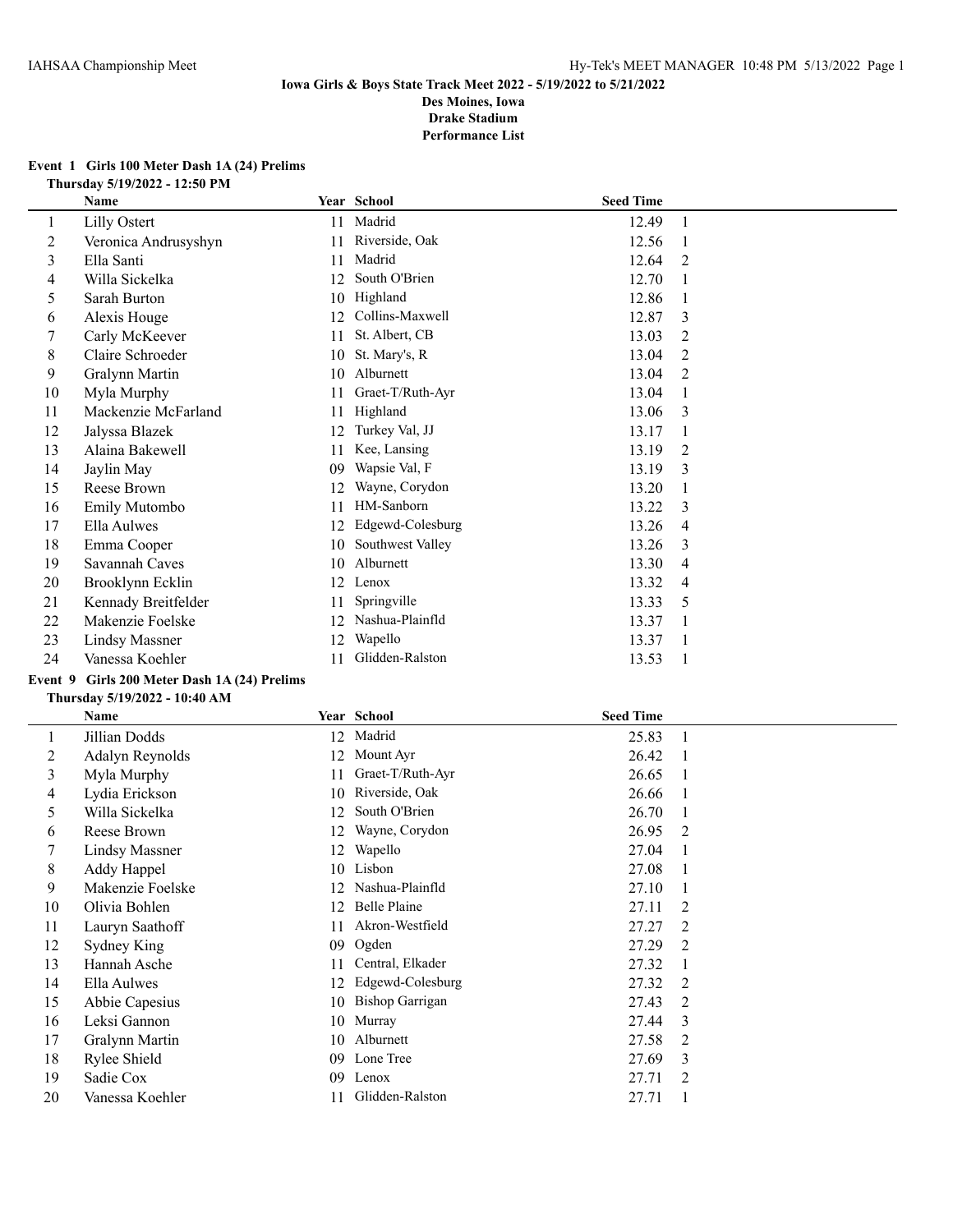|                | Event 9  (Girls 200 Meter Dash 1A (24) Prelims) |    |                        |                  |                |
|----------------|-------------------------------------------------|----|------------------------|------------------|----------------|
|                | Name                                            |    | Year School            | <b>Seed Time</b> |                |
| 21             | Carly Stanerson                                 | 12 | <b>English Valleys</b> | 27.73            | $\overline{2}$ |
| 22             | Jenna Wheatley                                  | 12 | CAM, Anita             | 27.78            | 2              |
| 23             | Kennady Breitfelder                             | 11 | Springville            | 27.80            | 4              |
| 24             | Cora Shull                                      | 12 | Westwood, Sloan        | 27.80            | 3              |
|                | Event 17 Girls 400 Meter Dash 1A (24)           |    |                        |                  |                |
|                | Thursday 5/19/2022 - 1:20 PM                    |    |                        |                  |                |
|                | Name                                            |    | Year School            | <b>Seed Time</b> |                |
| 1              | Kadence Huck                                    |    | 09 Nashua-Plainfld     | 57.78            | 1              |
| $\overline{c}$ | Alexis Houge                                    | 12 | Collins-Maxwell        | 59.47            | 1              |
| 3              | Adalyn Reynolds                                 | 12 | Mount Ayr              | 59.75            | 1              |
| 4              | Haley Meyer                                     | 12 | Kee, Lansing           | 1:00.44          | 1              |
| 5              | Maddax DeVault                                  | 12 | Nodaway Vall           | 1:00.87          | 2              |
| 6              | Kendra Nissen                                   | 11 | Don Bosco              | 1:00.89          | 2              |
| 7              | Amaya Hunt                                      | 12 | Maquoketa Valley       | 1:00.91          | 2              |
| 8              | Jasmine Lux                                     | 12 | HM-Sanborn             | 1:00.93          | 1              |
| 9              | Cora Shull                                      | 12 | Westwood, Sloan        | 1:01.01          | 2              |
| 10             | Myla Murphy                                     | 11 | Graet-T/Ruth-Ayr       | 1:01.04          | 1              |
| 11             | Anna Bartels                                    |    | 10 Midland, Wyoming    | 1:01.49          | 1              |
| 12             | Brynn Smith                                     | 11 | <b>AGWSR</b>           | 1:01.62          | 3              |
| 13             | Whitney Jensen                                  |    | 10 St. Mary's, R       | 1:01.95          | 3              |
| 14             | Sarah Eubanks                                   |    | 12 Pekin               | 1:01.96          | 1              |
| 15             | Courtney Sporrer                                |    | 12 Logan-Magnolia      | 1:01.97          | 1              |
| 16             | Sadie Cox                                       |    | 09 Lenox               | 1:02.14          | 1              |
| 17             | Teagan Ewalt                                    | 11 | Fremont-Mills          | 1:02.23          | 2              |
| 18             | Kiya Johnson                                    |    | 11 North Butler        | 1:02.43          | 2              |
| 19             | Nia Howard                                      | 11 | Springville            | 1:02.53          | 2              |
| 20             | Rylee Shield                                    |    | 09 Lone Tree           | 1:02.69          | 3              |
| 21             | Allison Kettmann                                | 12 | Marquette Cath         | 1:02.75          | 4              |
| 22             | Cailyn Hardy                                    | 11 | Clarksville            | 1:03.06          | 4              |
| 23             | Jocelyn Marquis                                 | 11 | Wayne, Corydon         | 1:03.26          | 2              |
| 24             | Nicole Sherer                                   | 11 | Woodbine               | 1:03.26          | 2              |
|                | Event 25 Girls 800 Meter Run 1A (24)            |    |                        |                  |                |
|                | Saturday 5/21/2022 - 10:30 AM                   |    |                        |                  |                |
|                | Name                                            |    | Year School            | <b>Seed Time</b> |                |
|                | Jalyssa Blazek                                  |    | 12 Turkey Val, JJ      | 2:21.52          | 1              |
| 2              | Maddy Childs                                    | 11 | Grand View Christ      | 2:21.89          | $\mathbf{1}$   |
| 3              | Haley Meyer                                     | 12 | Kee, Lansing           | 2:22.83          | 2              |
| 4              | Eryn Sabelka                                    | 12 | S Winn, Calmar         | 2:26.64          | 3              |
| 5              | Addison Grady                                   |    | 12 Hudson              | 2:27.65          | 1              |
| 6              | Hannah Thygesen                                 |    | 12 Audubon             | 2:28.78          | 1              |
| 7              | Jules Breakenridge                              |    | 12 N Tama, Traer       | 2:29.43          | 2              |
| 8              | Karis Lippert                                   |    | 10 AGWSR               | 2:29.83          | 3              |

 Caroline Shelly 12 St. Edmond, FD 2:30.52 2 Nora Peterson 09 Alta/Aurelia 2:31.12 2 Noelle Steines 09 C-Wheatland 2:31.13 1 Courtney Sporrer 12 Logan-Magnolia 2:31.51 3 13 Nicole Sherer 11 Woodbine 2:31.65 4 Campbell German 10 Martndsl-StMarys 2:32.10 3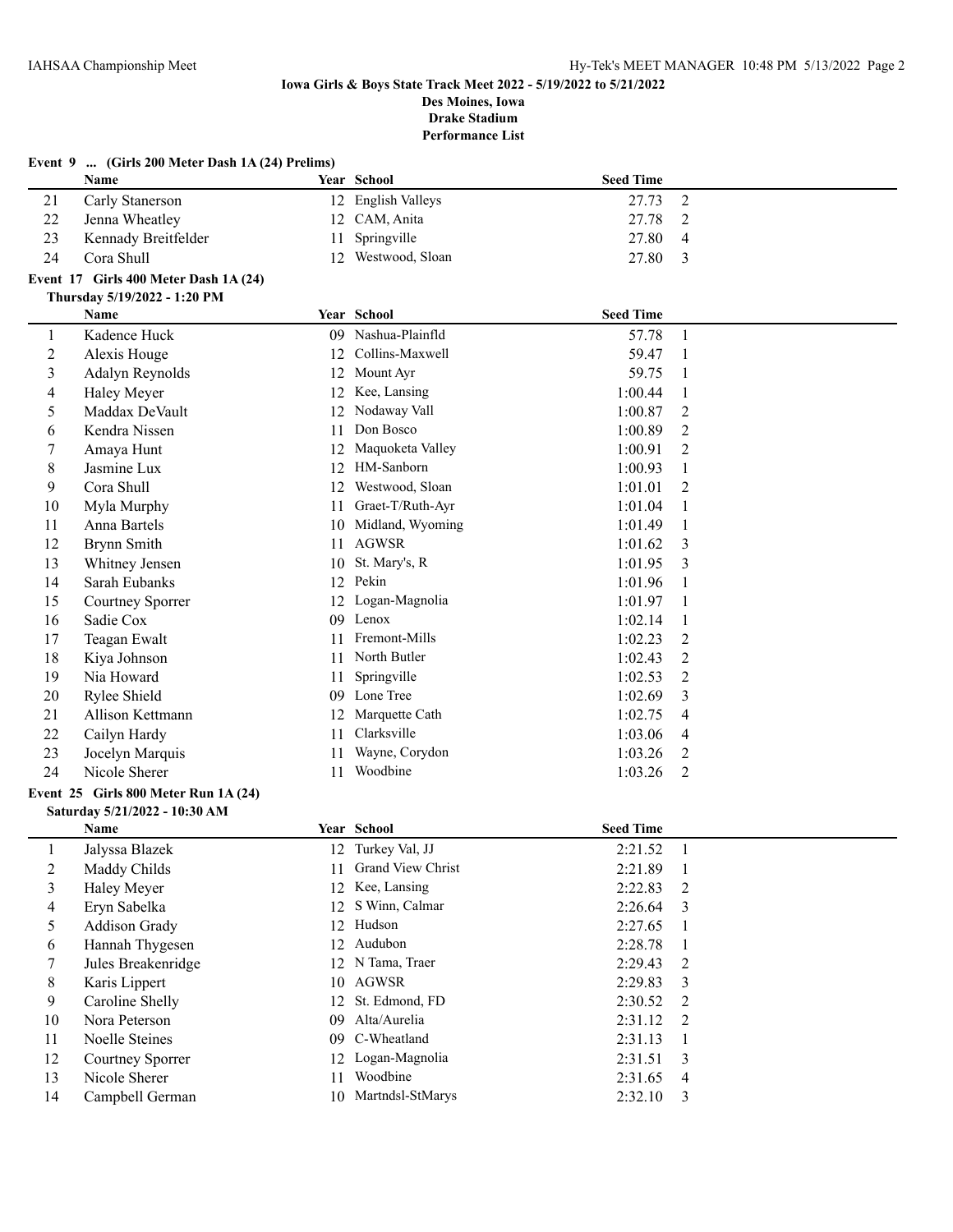**Performance List**

# **Event 25 ... (Girls 800 Meter Run 1A (24))**

|                | <b>Name</b>                           |    | <b>Year School</b> | <b>Seed Time</b> |                |
|----------------|---------------------------------------|----|--------------------|------------------|----------------|
| 15             | Jolee Mesz                            |    | 11 Lawton-Bronson  | 2:32.71          | $\mathbf{1}$   |
| 16             | Leah Bontrager                        |    | 12 Hillcrest       | 2:32.98          | 1              |
| 17             | Kayden Spencer                        | 11 | Ogden              | 2:32.99          | 4              |
| 18             | Rylee Dunkin                          | 11 | Twin Cedars        | 2:33.08          | $\mathbf{1}$   |
| 19             | Delaney Scherf                        | 11 | Central, Elkader   | 2:33.36          | 4              |
| 20             | Kyla Corrin                           |    | 12 Tri-Center      | 2:34.08          | $\mathbf{1}$   |
| 21             | Emily Hemphill                        | 10 | Wapello            | 2:34.54          | 2              |
| 22             | Natalie Bork                          | 10 | Saint Ansgar       | 2:35.34          | 1              |
| 23             | Vivian Zaruba                         | 09 | Lone Tree          | 2:35.89          | $\overline{2}$ |
| 24             | Brielle Engelmann                     |    | 11 Alta/Aurelia    | 2:35.93          | 5              |
|                | Event 33 Girls 1500 Meter Run 1A (24) |    |                    |                  |                |
|                | Saturday 5/21/2022 - 2:45 PM          |    |                    |                  |                |
|                | Name                                  |    | Year School        | <b>Seed Time</b> |                |
| $\mathbf{1}$   | Jalyssa Blazek                        |    | 12 Turkey Val, JJ  | 4:54.51          | $\mathbf{1}$   |
| $\overline{c}$ | Noelle Steines                        |    | 09 C-Wheatland     | 4:58.61          | 1              |
| 3              | Haley Meyer                           |    | 12 Kee, Lansing    | 5:03.16          | 2              |
| 4              | Addison Grady                         |    | 12 Hudson          | 5:03.60          | 1              |
| 5              | Lourdes Mason                         | 11 | Lisbon             | 5:04.59          | 2              |
| 6              | Meghan Wheatley                       | 10 | North Linn         | 5:07.68          | 3              |
| 7              | Maddy Childs                          | 11 | Grand View Christ  | 5:08.17          | 1              |
| 8              | Nora Peterson                         | 09 | Alta/Aurelia       | 5:11.75          | 1              |
| 9              | Stefi Beisswenger                     | 09 | Audubon            | 5:12.05          | 2              |
| 10             | Lauren Derscheid                      |    | 12 Pekin           | 5:13.16          | $\mathbf{1}$   |
| 11             | Elie Tuhn                             | 12 | Baxter             | 5:13.67          | 2              |
| 12             | Courtney Sporrer                      |    | 12 Logan-Magnolia  | 5:16.12          | 3              |
| 13             | Adyson Lapel                          |    | 09 Woodbine        | 5:18.02          | 4              |
| 14             | <b>Billie Wagner</b>                  | 11 | S Winn, Calmar     | 5:18.32          | 4              |
| 15             | Kayden Spencer                        | 11 | Ogden              | 5:18.63          | 3              |
| 16             | Hunter Jones                          | 11 | North Cedar        | 5:18.76          | 3              |
| 17             | Olivia Spurling                       | 10 | Earlham            | 5:18.79          | 4              |
| 18             | Madison Sporrer                       | 09 | Logan-Magnolia     | 5:19.87          | 5              |
| 19             | Grace Lidgett                         |    | 11 N Tama, Traer   | 5:19.88          | 2              |
| 20             | Rylee Dunkin                          | 11 | Twin Cedars        | 5:20.14          | 1              |
| 21             | <b>Addison Murdock</b>                | 10 | Woodbine           | 5:22.33          | 6              |
| 22             | Jacey Welbig                          |    | 09 North Union     | 5:28.62          | $\mathbf{1}$   |
| 23             | Reese Duncan                          | 11 | St. Albert, CB     | 5:38.67          | 1              |
| 24             | Takara Conley                         | 11 | South O'Brien      | 5:39.20          | $\mathbf{1}$   |
|                |                                       |    |                    |                  |                |

# **Event 41 Girls 3000 Meter Run 1A (24) Thursday 5/19/2022 - 9:40 AM**

|   | <b>Name</b>          | Year School          | <b>Seed Time</b> |  |
|---|----------------------|----------------------|------------------|--|
|   | Noelle Steines       | 09 C-Wheatland       | $11:05.07$ 1     |  |
|   | Maddy Childs         | 11 Grand View Christ | 11:05.43         |  |
|   | Lourdes Mason        | 11 Lisbon            | $11:13.02$ 2     |  |
| 4 | Nora Peterson        | 09 Alta/Aurelia      | 11:18.84         |  |
|   | <b>Addison Grady</b> | 12 Hudson            | 11:27.35         |  |
| 6 | Stefi Beisswenger    | 09 Audubon           | $11:36.70$ 2     |  |
|   | Olivia Spurling      | 10 Earlham           | $11:41.20$ 2     |  |
| 8 | Billie Wagner        | S Winn, Calmar       | 11:44.29         |  |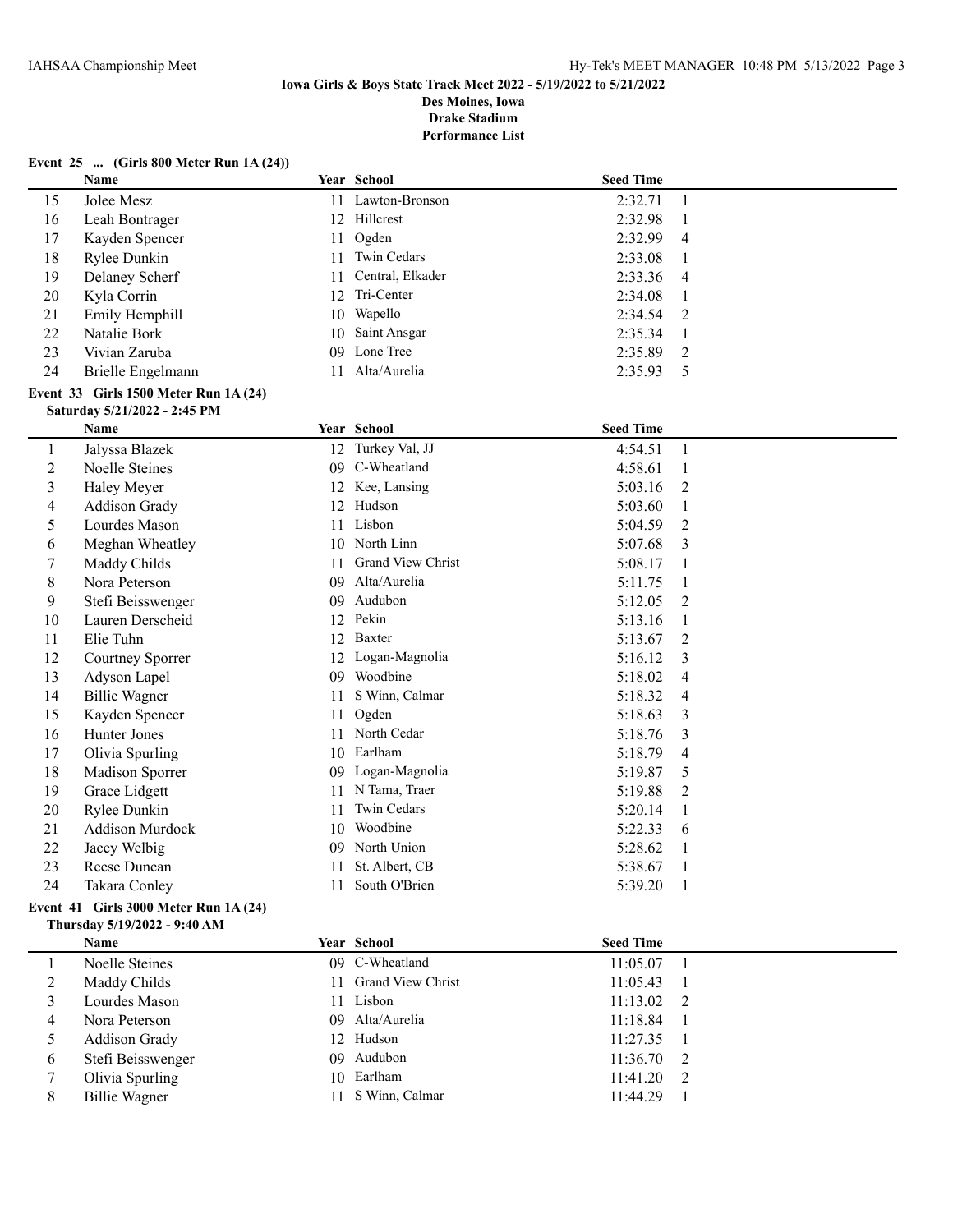**Performance List**

# **Event 41 ... (Girls 3000 Meter Run 1A (24))**

|    | Name                   |    | Year School        | <b>Seed Time</b> |                |
|----|------------------------|----|--------------------|------------------|----------------|
| 9  | Kayden Spencer         | 11 | Ogden              | 11:47.68         | 3              |
| 10 | Hunter Jones           | 11 | North Cedar        | 11:47.69         | 3              |
| 11 | Holly Beauchamp        | 12 | Marquette Cath     | 11:51.43         | 4              |
| 12 | Madison Sporrer        | 09 | Logan-Magnolia     | 11:56.75         | -3             |
| 13 | <b>Addison Murdock</b> | 10 | Woodbine           | 11:58.53         | $\overline{4}$ |
| 14 | Lauren Steigleder      | 10 | Pekin              | 12:00.23         |                |
| 15 | Grace Lidgett          | 11 | N Tama, Traer      | 12:04.10         | 2              |
| 16 | Ashley Flansburg       | 11 | Central City       | 12:05.08         | $\mathcal{L}$  |
| 17 | Abby Kemp              | 09 | <b>BCLUW</b>       | 12:09.64         | 3              |
| 18 | Emily Albertsen        | 09 | <b>IKM-Manning</b> | 12:13.67         | 5              |
| 19 | Mya Moss               | 11 | Logan-Magnolia     | 12:15.47         | 6              |
| 20 | Elie Tuhn              | 12 | Baxter             | 12:21.70         | 4              |
| 21 | Reese Duncan           | 11 | St. Albert, CB     | 12:21.78         |                |
| 22 | Madison Otto           | 12 | HM-Sanborn         | 12:27.94         |                |
| 23 | Megan Ocel             | 10 | Nwood-Kensett      | 12:42.22         |                |
| 24 | Greenlee Smock         |    | 11 Lynnville-Sully | 12:56.47         |                |

# **Event 49 Girls 100 Meter Hurdles 1A (24) Prelims**

#### **Friday 5/20/2022 - 10:00 AM**

|              | Name                                     |    | Year School            | <b>Seed Time</b> |                |  |  |  |
|--------------|------------------------------------------|----|------------------------|------------------|----------------|--|--|--|
| $\mathbf{I}$ | Maddax DeVault                           | 12 | Nodaway Vall           | 15.06            |                |  |  |  |
| 2            | Veronica Andrusyshyn                     | 11 | Riverside, Oak         | 15.43            |                |  |  |  |
| 3            | JayLyn Moore                             | 12 | Clayton Ridge          | 15.82            | 1              |  |  |  |
| 4            | Claire Schroeder                         | 10 | St. Mary's, R          | 15.83            | 1              |  |  |  |
| 5            | Olivia Bohlen                            | 12 | <b>Belle Plaine</b>    | 15.93            |                |  |  |  |
| 6            | Emily Williams                           | 11 | East Mills             | 15.95            | $\overline{2}$ |  |  |  |
| 7            | Molly Joyce                              | 11 | <b>Bishop Garrigan</b> | 15.98            | 1              |  |  |  |
| 8            | Madison Fry                              | 11 | Nodaway Vall           | 16.14            | 2              |  |  |  |
| 9            | Ella Stene                               | 11 | Lake Mills             | 16.20            | 2              |  |  |  |
| 10           | <b>Lindsey Moore</b>                     | 10 | Nwood-Kensett          | 16.27            | 3              |  |  |  |
| 11           | Aleah Utterback                          | 11 | Madrid                 | 16.29            | 3              |  |  |  |
| 12           | Vanessa Koehler                          | 11 | Glidden-Ralston        | 16.47            | 1              |  |  |  |
| 13           | Taydem Graden                            | 09 | Ogden                  | 16.53            | $\overline{4}$ |  |  |  |
| 14           | Lauren Donlea                            | 12 | E Buchanan             | 16.61            | 2              |  |  |  |
| 15           | Keetyn Townsley                          | 11 | Winfield-Mt. U         | 16.73            | 1              |  |  |  |
| 16           | Maggie Ragaller                          | 11 | Ar-We-Va               | 16.75            | 2              |  |  |  |
| 17           | Katelynn Jepsen                          | 12 | Lawton-Bronson         | 16.78            | 2              |  |  |  |
| 18           | Sophie Puls                              | 12 | B-G-M, Brook           | 16.80            | 2              |  |  |  |
| 19           | Lauren Williams                          | 12 | St. Albert, CB         | 16.89            | 3              |  |  |  |
| 20           | Caitlin Benesh                           | 11 | North Linn             | 16.90            | 3              |  |  |  |
| 21           | <b>Allison Watts</b>                     | 10 | Alta/Aurelia           | 16.93            | 3              |  |  |  |
| 22           | Sophie Ruden                             | 11 | Gehlen Cath, L         | 16.98            | 3              |  |  |  |
| 23           | Aleah Johnson                            | 12 | Easton Valley          | 17.21            | 1              |  |  |  |
| 24           | Morgan Knutson                           | 12 | Wayne, Corydon         | 17.37            | $\mathbf{1}$   |  |  |  |
|              | Event 57 Girls 400 Meter Hurdles 1A (24) |    |                        |                  |                |  |  |  |

# **Friday 5/20/2022 - 11:40 AM**

| Name         |            | Year School  | <b>Seed Time</b> |  |
|--------------|------------|--------------|------------------|--|
| Kiya Johnson |            | North Butler | 1:05.07          |  |
| Serah Shafer | $\sqrt{2}$ | Wapello      | 1:06.74          |  |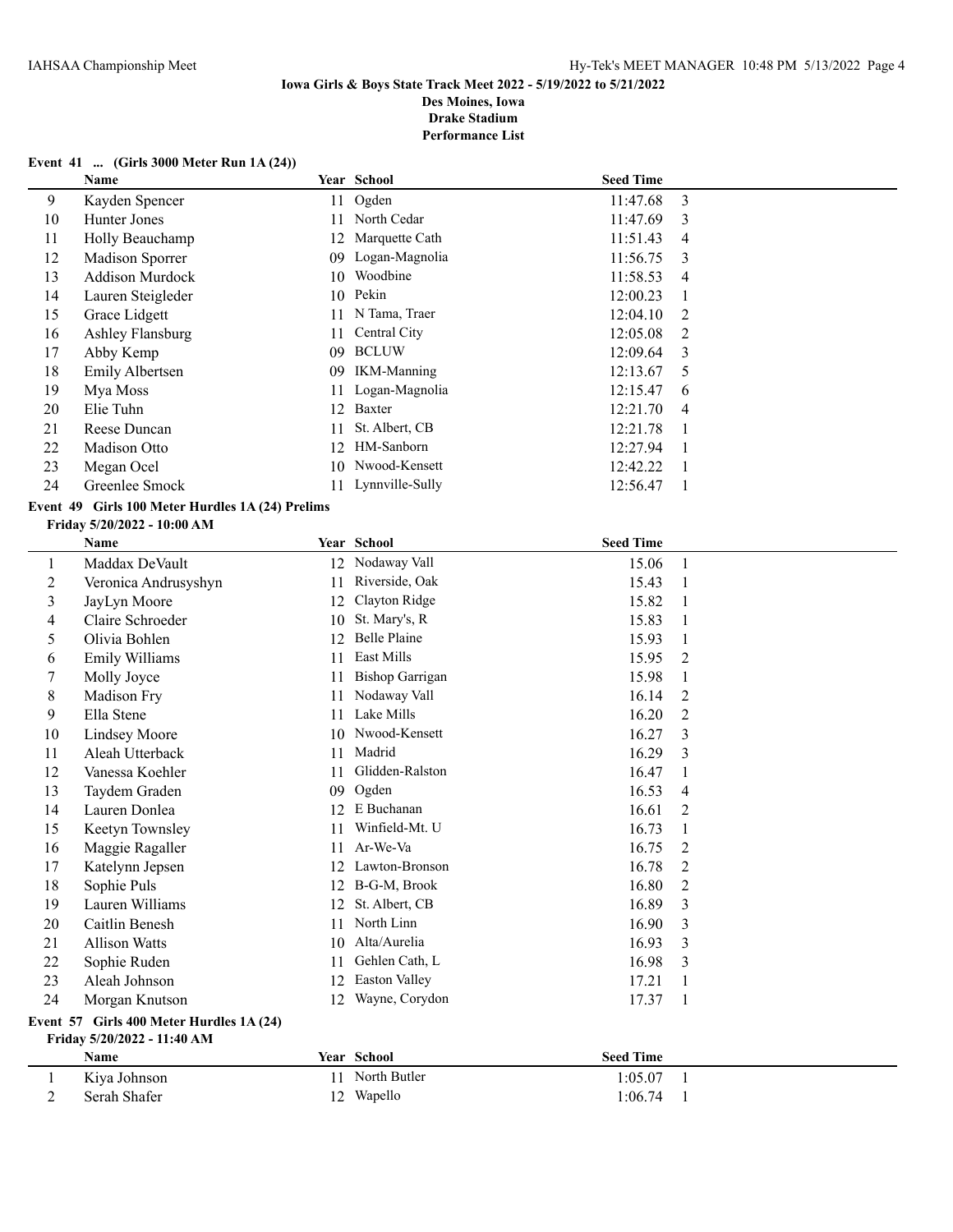# **Event 57 ... (Girls 400 Meter Hurdles 1A (24))**

|                                                                                          | Madrid                                                                                                                                                                                                                | 1:06.81 |                |
|------------------------------------------------------------------------------------------|-----------------------------------------------------------------------------------------------------------------------------------------------------------------------------------------------------------------------|---------|----------------|
| 12                                                                                       | Nodaway Vall                                                                                                                                                                                                          | 1:06.97 | 2              |
| 11                                                                                       | Gehlen Cath, L                                                                                                                                                                                                        | 1:07.10 |                |
| 10                                                                                       | Martndsl-StMarys                                                                                                                                                                                                      | 1:07.20 | 3              |
| 11                                                                                       | South O'Brien                                                                                                                                                                                                         | 1:08.29 | $\overline{2}$ |
| 12                                                                                       | Marquette Cath                                                                                                                                                                                                        | 1:08.71 |                |
| 12                                                                                       | St. Mary's, SL                                                                                                                                                                                                        | 1:08.86 |                |
| 12                                                                                       | <b>BCLUW</b>                                                                                                                                                                                                          | 1:08.86 |                |
| 10                                                                                       | Nwood-Kensett                                                                                                                                                                                                         | 1:08.87 | 2              |
| 12                                                                                       | Nwood-Kensett                                                                                                                                                                                                         | 1:08.95 | 3              |
| 12                                                                                       | St. Albert, CB                                                                                                                                                                                                        | 1:09.24 |                |
| 10                                                                                       | Boyer Valley                                                                                                                                                                                                          | 1:09.44 | $\overline{2}$ |
| 12                                                                                       | Clayton Ridge                                                                                                                                                                                                         | 1:09.64 |                |
| 10                                                                                       | Wayne, Corydon                                                                                                                                                                                                        | 1:10.02 |                |
| 09                                                                                       | West Fork                                                                                                                                                                                                             | 1:10.09 | $\overline{4}$ |
| 11                                                                                       | Newell-Fonda                                                                                                                                                                                                          | 1:11.02 | 3              |
| 11                                                                                       | Springville                                                                                                                                                                                                           | 1:11.48 | 2              |
| 12                                                                                       | English Valleys                                                                                                                                                                                                       | 1:11.50 | 2              |
| 11                                                                                       | Ar-We-Va                                                                                                                                                                                                              | 1:11.52 | 4              |
| 09                                                                                       | Fremont-Mills                                                                                                                                                                                                         | 1:11.76 | 2              |
| 09                                                                                       | Sigourney                                                                                                                                                                                                             | 1:11.87 | 3              |
| 10                                                                                       | <b>Bishop Garrigan</b>                                                                                                                                                                                                | 1:11.96 | 5              |
| Danika Demers<br><b>Lindsey Moore</b><br>Lauren Malone<br>Kaeley Axmear<br>Hannah Wilson | Aleah Utterback<br>11<br>Maddax DeVault<br><b>Brynnly German</b><br>Allison Kettmann<br>Carly Hengesteg<br>Lauren Williams<br>Cortney Knutson<br>Emma Erickson<br>Maggie Ragaller<br>Reagan Clarahan<br>Reagan Murphy |         |                |

# **Event 66 Girls 4x100 Meter Shuttle Hurdle 1A (24) Prelims**

# **Thursday 5/19/2022 - 9:00 AM**

|   | Team                     | <b>Relay</b>            |                        | <b>Seed Time</b>       |
|---|--------------------------|-------------------------|------------------------|------------------------|
| 1 | Nodaway Vall             |                         |                        | 1:08.20                |
|   | 1) Madison Fry 11        | 2) Olivia Laughery 09   | 3) Annika Nelson 10    | 4) Maddax DeVault 12   |
|   | 5) Bailey Carstens 09    | 6) Emma Lundy 10        |                        |                        |
| 2 | Bishop Garrigan          |                         |                        | 1:08.39                |
|   | 1) Reagan Murphy 10      | 2) Zoe Montag 09        | 3) Emma Grandgenett 12 | 4) Molly Joyce 11      |
| 3 | St. Mary's, R            |                         |                        | 1:08.79                |
|   | 1) Halle Galles 10       | 2) Mya Bunkers 10       | 3) Whitney Jensen 10   | 4) Claire Schroeder 10 |
|   | 5) Carmindee Ricke 10    | 6) Gracyn Schroeder 11  |                        |                        |
| 4 | Belle Plaine             |                         |                        | 1:09.83                |
|   | 1) Jacey Reineke 10      | 2) Alyssa Steinback 10  | 3) Jacy Gates 12       | 4) Olivia Bohlen 12    |
|   | 5) Ella Grieder 10       | 6) Mandy Chizek 11      |                        |                        |
| 5 | Saint Ansgar             |                         |                        | 1:09.93<br>2           |
|   | 1) Sarah Wagner 11       | 2) Kennedy Schwiesow 12 | 3) Brianna Minnis 12   | 4) Aspen Falk 10       |
|   | 5) Mariah Michels 09     | 6) Kenzie Peterson 09   |                        |                        |
| 6 | Logan-Magnolia           |                         |                        | 1:09.93                |
|   | 1) Kiera Hochstein 10    | 2) Addyson Monico 10    | 3) Samantha Yoder 12   | 4) Abby Czarnecki 11   |
|   | 5) Marki Helgenberger 10 | 6) Kaiya Knauss 09      |                        |                        |
| 7 | Wayne, Corydon           |                         |                        | 1:10.26                |
|   | 1) Morgan Knutson 12     | 2) Morgan Goretska 11   | 3) Cortney Knutson 10  | 4) Jocelyn Marquis 11  |
|   | 5) Ava Whitney 09        |                         |                        |                        |
| 8 | Clayton Ridge            |                         |                        | 1:10.40                |
|   | 1) Mara Pierce 12        | 2) Morgan Pierce 10     | 3) Audrey Ostrander 09 | 4) JayLyn Moore 12     |
|   | 5) Haley Rork 11         | 6) Allissa Mueller 09   |                        |                        |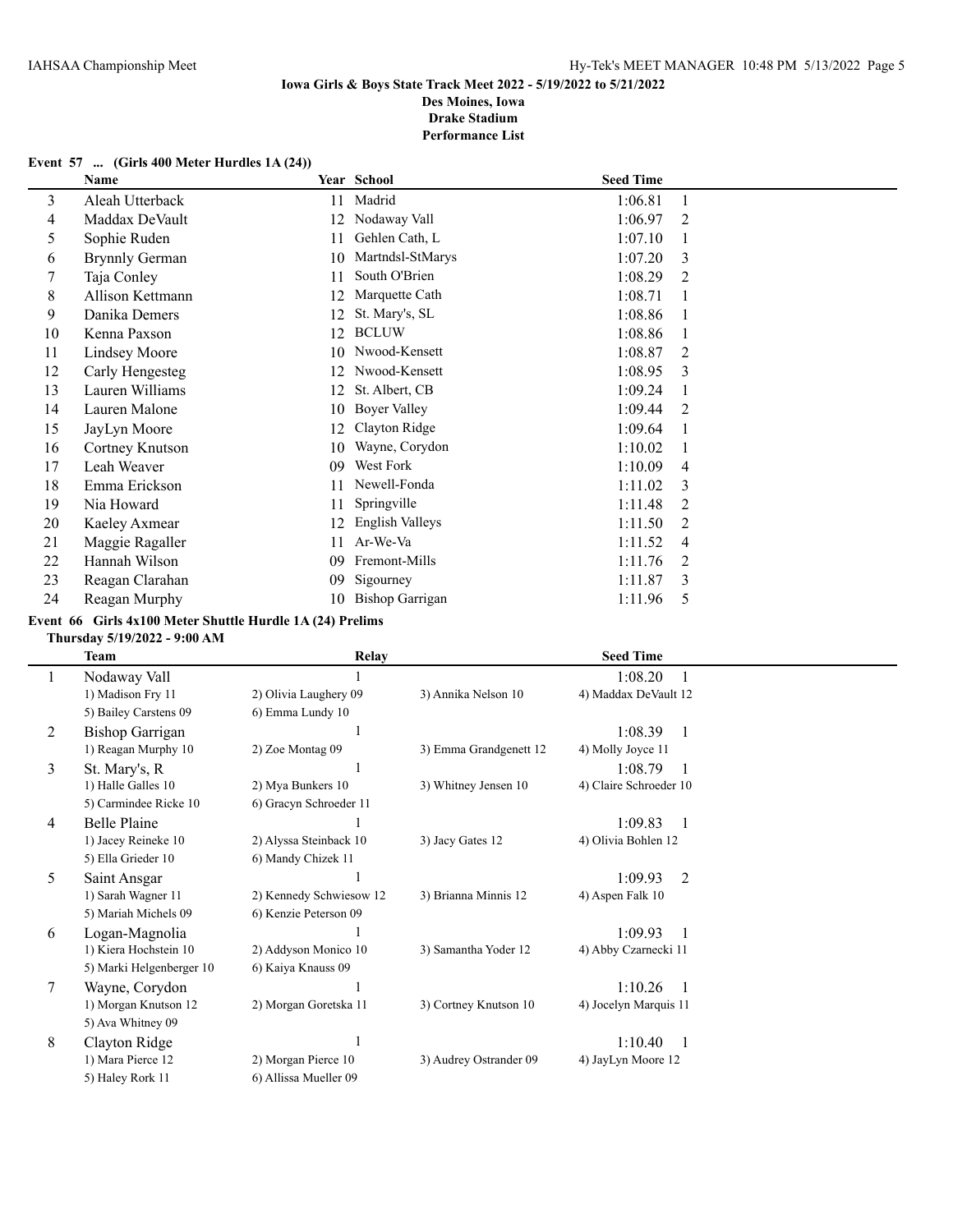# **Event 66 ... (Girls 4x100 Meter Shuttle Hurdle 1A (24) Prelims)**

|    | <b>Team</b>              | Relay                  |                         | <b>Seed Time</b>          |  |
|----|--------------------------|------------------------|-------------------------|---------------------------|--|
| 9  | Fremont-Mills            |                        |                         | 1:10.78<br>1              |  |
|    | 1) Bella Gute 09         | 2) Hannah Wilson 09    | 3) McKenna Woods 11     | 4) Emily Madison 10       |  |
|    | 5) Ryleigh Ewalt 09      | 6) Carlie Chambers 09  |                         |                           |  |
| 10 | Nwood-Kensett            | 1                      |                         | 1:11.01<br>3              |  |
|    | 1) Carly Hengesteg 12    | 2) Chloe Costello 10   | 3) Morgan Wallin 10     | 4) Lindsey Moore 10       |  |
|    | 5) Addy Bachtle 12       | 6) Macy Thorson 09     |                         |                           |  |
| 11 | Alburnett                | $\mathbf{1}$           |                         | 1:11.26<br>-1             |  |
|    | 1) Lilly Winterowd 12    | 2) Alivia Miller 11    | 3) Lacey Neighbor 11    | 4) Hailey Carolan 12      |  |
|    | 5) Ally Olmstead 10      | 6) Rian Williams 10    |                         |                           |  |
| 12 | Stanton                  | 1                      |                         | 1:11.44<br>2              |  |
|    | 1) Elly McDonald 10      | 2) Addison Olson 11    | 3) Hannah Olson 09      | 4) Kyla Hart 09           |  |
|    | 5) Leah Sandin 10        | 6) Riley Burke 09      |                         |                           |  |
| 13 | Mount Ayr                |                        |                         | 1:11.63<br>$\overline{2}$ |  |
|    | 1) Madalynn Stewart 12   | 2) Kacee Klommhaus 11  | 3) Tegan Streit 11      | 4) Ryleigh Haveman 12     |  |
|    | 5) Breya Nickle 09       | 6) MaKenna Jones 11    |                         |                           |  |
| 14 | E Buchanan               | 1                      |                         | 1:11.71<br>2              |  |
|    | 1) Lacy Anderegg 12      | 2) Jamisin Gile 09     | 3) Andelyn Cabalka 09   | 4) Lauren Donlea 12       |  |
|    | 5) Laynee Hogan 09       | 6) Valeria Torres 09   |                         |                           |  |
| 15 | Winfield-Mt. U           |                        |                         | 1:11.82<br>-1             |  |
|    | 1) Morgan Grelk 12       | 2) Kayreanna Sharar 11 | 3) Josie Nelson 09      | 4) Keetyn Townsley 11     |  |
|    | 5) Tessa Huston 10       | 6) Mariana Hagmeier 10 |                         |                           |  |
| 16 | Lawton-Bronson           | 1                      |                         | 1:11.98<br>2              |  |
|    | 1) Hannah Hageman 12     | 2) Cayla Jessen 09     | 3) Katelynn Jepsen 12   | 4) Tori Rubendahl 12      |  |
|    | 5) Willow Fluent 12      | 6) Addison Smith 09    |                         |                           |  |
| 17 | Ar-We-Va                 | 1                      |                         | 1:12.22<br>2              |  |
|    | 1) Jamie Hausman 11      | 2) Amber Ragaller 09   | 3) Elizabeth Brunner 11 | 4) Maggie Ragaller 11     |  |
|    | 5) Trista Reis 10        | 6) Kora Obrecht 11     |                         |                           |  |
| 18 | CAM, Anita               | $\mathbf{1}$           |                         | 1:13.20<br>3              |  |
|    | 1) Breeanna Bower 11     | 2) Nova Wheatley 10    | 3) Maddie Holtz 12      | 4) Abby Follmann 12       |  |
|    | 5) Jenna Wheatley 12     | 6) Abby Tibken 11      |                         |                           |  |
| 19 | North Linn               | $\mathbf{1}$           |                         | 1:13.40<br>3              |  |
|    | 1) Ella Ries 12          | 2) Molly Boge 09       | 3) Chloe VanEtten 12    | 4) Caitlin Benesh 11      |  |
|    | 5) Macy Boge 10          |                        |                         |                           |  |
| 20 | Lake Mills               | $\mathbf{1}$           |                         | 1:13.61<br>4              |  |
|    | 1) Natalie Lary 09       | 2) Alexis Anderson 10  | 3) Katelyn Rogstad 09   | 4) Ella Stene 11          |  |
|    | 5) Ellie Hanna 11        | 6) Erica Jordan 12     |                         |                           |  |
| 21 | Ogden                    | 1                      |                         | 1:13.61<br>2              |  |
|    | 1) Brenlie Graden 11     | 2) Megan Taylor 12     | 3) Sydney King 09       | 4) Taydem Graden 09       |  |
|    | 5) Hazel Friedrichsen 09 | 6) Lily Joseph 09      |                         |                           |  |
| 22 | Collins-Maxwell          | $\mathbf{1}$           |                         | 1:13.68<br>$\overline{3}$ |  |
|    | 1) Marissa Boege 11      | 2) Gracie Leslie 10    | 3) Hannah Kimberley 10  | 4) Avery Fricke 12        |  |
|    | 5) Chloe Wierson 10      | 6) Ashlyn Davis 11     |                         |                           |  |
| 23 | Danville                 | $\mathbf{1}$           |                         | 1:13.72<br>2              |  |
|    | 1) Eden Svaboda 12       | 2) Chloe Horn 11       | 3) Alexis Dietsch 10    | 4) Allison Dowd 12        |  |
|    | 5) Rylee Morris 10       | 6) Kylie Palmer 11     |                         |                           |  |
| 24 | South O'Brien            | $\mathbf{1}$           |                         | 1:13.76<br>$\overline{3}$ |  |
|    | 1) Abby Schreck 12       | 2) Riley Draper 12     | 3) Marissa Ebel 10      | 4) Kenna Bauer 12         |  |
|    | 5) Abigail Nelson 09     | 6) Tatiana Conley 11   |                         |                           |  |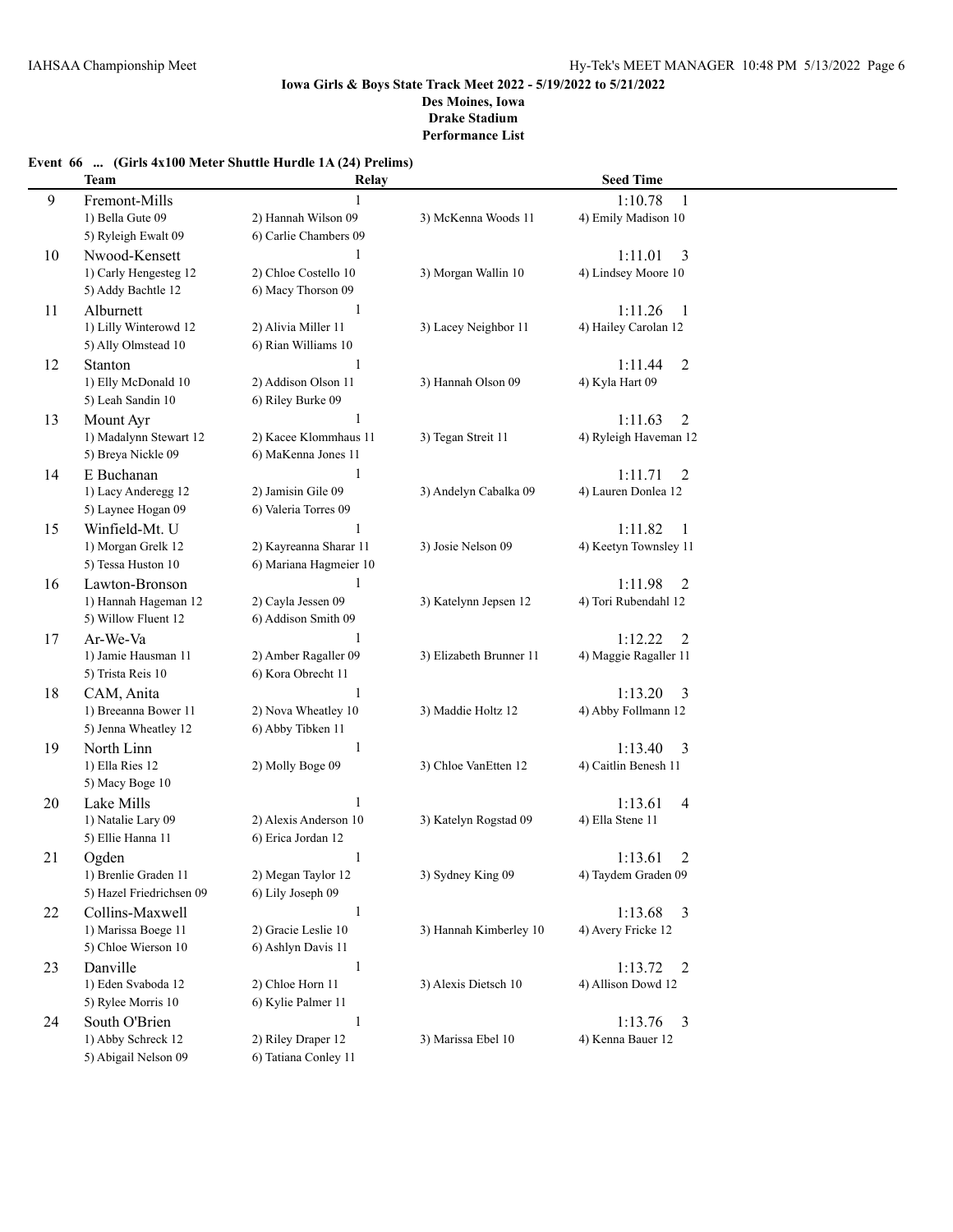# **Event 70 Girls 4x100 Meter Relay 1A (24) Prelims Friday 5/20/2022 - 12:40 PM**

|                | Team                   | Relay                    |                        | <b>Seed Time</b>           |
|----------------|------------------------|--------------------------|------------------------|----------------------------|
| 1              | Madrid                 | 1                        |                        | 49.18<br>1                 |
|                | 1) Lilly Ostert 11     | 2) Emma Olsen 12         | 3) Jillian Dodds 12    | 4) Ella Santi 11           |
|                | 5) Chloe Buck 10       | 6) Aleah Utterback 11    |                        |                            |
| 2              | Wapello                | 1                        |                        | 51.09<br>$\mathbf{1}$      |
|                | 1) Ada Boysen 10       | 2) Lindsy Massner 12     | 3) Quinn Veach 11      | 4) Serah Shafer 12         |
|                | 5) Madelyn Lanz 11     |                          |                        |                            |
| 3              | Lisbon                 | 1                        |                        | 51.56<br>1                 |
|                | 1) Addy Happel 10      | 2) Ava Czarnecki 10      | 3) Mia Petersen 12     | 4) Peyton Robinson 11      |
|                | 5) Brynn Epperly 09    | 6) Sophie Jennett 12     |                        |                            |
| $\overline{4}$ | Ogden                  | $\mathbf{1}$             |                        | $\overline{2}$<br>51.64    |
|                | 1) Brenlie Graden 11   | 2) Taydem Graden 09      | 3) Courtney Buzzell 11 | 4) Sydney King 09          |
|                | 5) Kaleigh Badker 11   | 6) Hazel Friedrichsen 09 |                        |                            |
| 5              | Collins-Maxwell        | 1                        |                        | $\overline{3}$<br>51.67    |
|                | 1) Marissa Boege 11    | 2) Chloe Wierson 10      | 3) Avery Fricke 12     | 4) Alexis Houge 12         |
|                | 5) Erica Houge 10      | 6) Gracie Leslie 10      |                        |                            |
| 6              | Wapsie Val, F          | -1                       |                        | 51.71<br>$\mathbf{1}$      |
|                | 1) Jaylin May 09       | 2) Hannah Knight 11      | 3) Brylee Bellis 11    | 4) Peyton Curley 09        |
|                | 5) Avery Jones 09      | 6) LeeAnn Oltrogge 09    |                        |                            |
| 7              | Nodaway Vall           |                          |                        | 51.73<br>4                 |
|                | 1) Maddie Weston 09    | 2) Abby Engles 11        | 3) Emma Lundy 10       | 4) Madison Fry 11          |
|                | 5) Grace Britten 10    | 6) Alena Rectenbaugh 09  |                        |                            |
| 8              | <b>Bishop Garrigan</b> |                          |                        | 51.80<br>$\mathbf{1}$      |
|                | 1) Reagan Murphy 10    | 2) Emma Grandgenett 12   | 3) Zoe Montag 09       | 4) Abbie Capesius 10       |
|                | 5) Molly Joyce 11      | 6) Molly Peterson 09     |                        |                            |
| 9              | North Union            | 1                        |                        | 51.82<br>2                 |
|                | 1) Ella Ulrich 11      | 2) Naomi Jones 10        | 3) Shelby Fraker 11    | 4) Sam Nielsen 12          |
|                | 5) Beth Strueber 10    | 6) Lily Henderson 12     |                        |                            |
| 10             | HM-Sanborn             | 1                        |                        | 51.88<br>$\mathbf{1}$      |
|                | 1) Abby Otto 10        | 2) Emily Mutombo 11      | 3) Lydia Harders 12    | 4) Jasmine Lux 12          |
|                | 5) Emily Otto 12       | 6) Anna VanderVeen 12    |                        |                            |
| 11             | Riverside, Oak         | 1                        |                        | 52.00<br>1                 |
|                | 1) Izzy Bluml 12       | 2) Lydia Erickson 10     | 3) Emma Gordon 10      | 4) Veronica Andrusyshyn 11 |
|                | 5) Lili McCready 11    | 6) Elly Henderson 09     |                        |                            |
| 12             | South O'Brien          | $\mathbf{1}$             |                        | 52.00<br>$\overline{2}$    |
|                | 1) Abby Schreck 12     | 2) Karlee Warnke 11      | 3) Kenna Bauer 12      | 4) Willa Sickelka 12       |
|                | 5) Taja Conley 11      | 6) Maddy Friedrichsen 09 |                        |                            |
| 13             | Maquoketa Valley       | 1                        |                        | 52.20<br>$\overline{c}$    |
|                | 1) Amaya Hunt 12       | 2) Leah Ries 12          | 3) McKenna Thompson 11 | 4) Lily Huber 10           |
|                | 5) Kendra Hillers 12   | 6) Emma Richter 12       |                        |                            |
| 14             | Alburnett              | $\mathbf{1}$             |                        | 52.32<br>2                 |
|                | 1) Lilly Winterowd 12  | 2) Gralynn Martin 10     | 3) Savannah Caves 10   | 4) Hailey Carolan 12       |
|                | 5) Peyton Scott 10     | 6) Ally Olmstead 10      |                        |                            |
| 15             | North Linn             | $\mathbf{1}$             |                        | 52.34 3                    |
|                | 1) Skylar Benesh 10    | 2) Jaden Benesh 12       | 3) Macy Boge 10        | 4) Kylee Shoop 09          |
|                | 5) Ella Ries 12        | 6) Chloe VanEtten 12     |                        |                            |
| 16             | Newell-Fonda           | $\mathbf{1}$             |                        | 52.36<br>$\mathbf{1}$      |
|                | 1) Isabel Bartek 10    | 2) Macy Sievers 12       | 3) Mia Walker 11       | 4) Mary Walker 11          |
|                | 5) McKenna Sievers 10  | 6) Lindsey Wolf 09       |                        |                            |
| 17             | Lynnville-Sully        | $\mathbf{1}$             |                        | 52.60<br>1                 |
|                | 1) Carsyn McFarland 10 | 2) Aliya James 12        | 3) Sydney Jansen 12    | 4) Reagan McFarland 12     |
|                | 5) Morgan Jones 10     | 6) Natalie Nikkel 12     |                        |                            |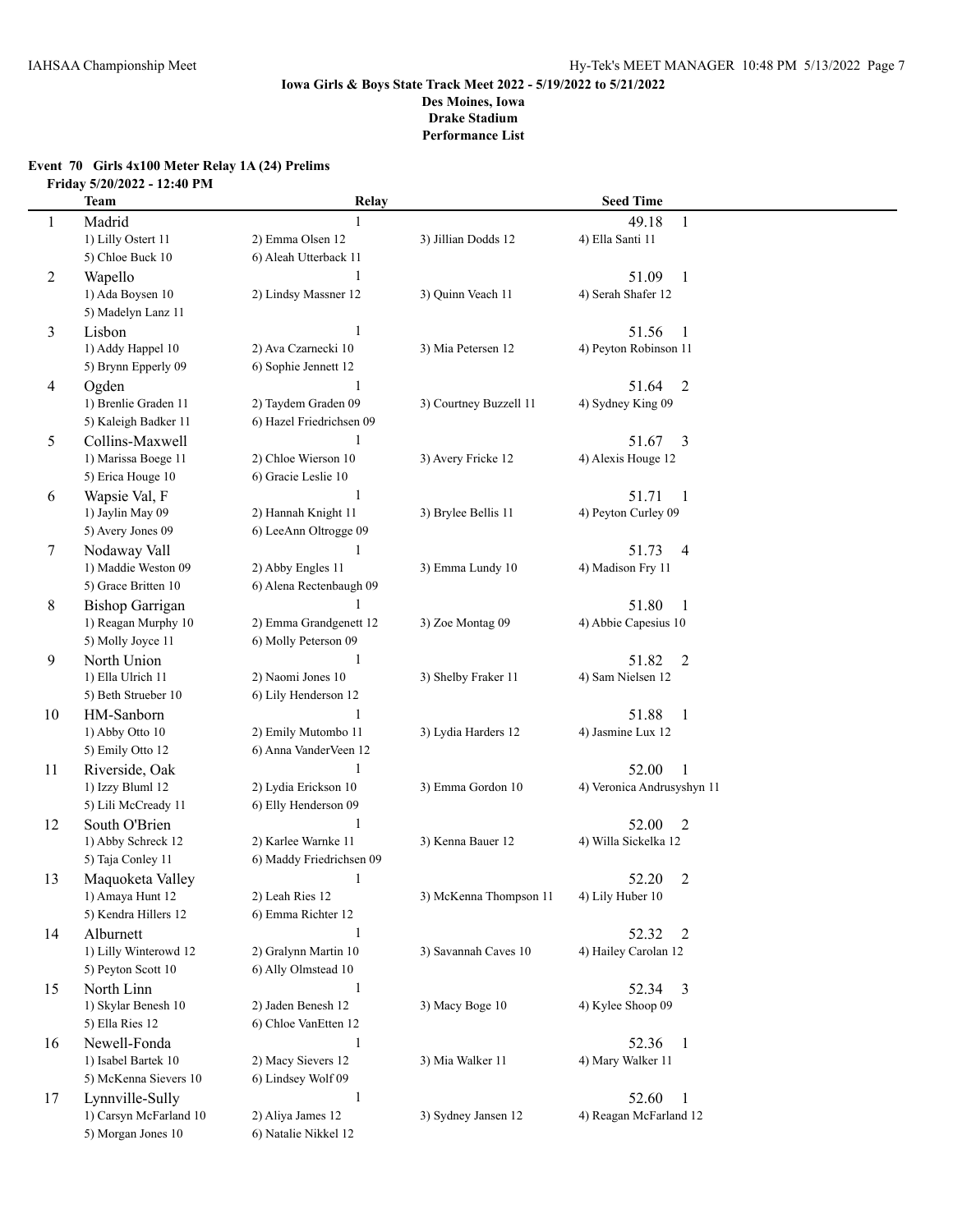|  | Event 70  (Girls 4x100 Meter Relay 1A (24) Prelims) |  |  |
|--|-----------------------------------------------------|--|--|
|--|-----------------------------------------------------|--|--|

|    | <b>Team</b>               | Relay                   |                       | <b>Seed Time</b>        |  |
|----|---------------------------|-------------------------|-----------------------|-------------------------|--|
| 18 | Gehlen Cath, L            |                         |                       | 52.70<br>3              |  |
|    | 1) Brynn Wendt 11         | 2) Sophie Ruden 11      | 3) Cadence Goebel 11  | 4) Lauren Heying 12     |  |
|    | 5) Miyah Whitehead 11     | 6) Aurora Goebel 09     |                       |                         |  |
| 19 | Bellevue                  |                         |                       | 52.74<br>-3             |  |
|    | 1) Morgan Meyer 11        | 2) Tayla Leibfried 09   | 3) Jami Portz 10      | 4) Adessa Leibfried 11  |  |
|    | 5) Alexis McCombie 10     | 6) Ka'Lynn DeShaw 11    |                       |                         |  |
| 20 | <b>WACO</b>               |                         |                       | 52.76<br>-2             |  |
|    | 1) McKenzie Vradenburg 11 | 2) Halle Shelman 10     | 3) Amy Moran 12       | 4) Ellah Kissell 11     |  |
|    | 5) Jocelyn Fulton 11      | 6) Maggie Rinner 12     |                       |                         |  |
| 21 | Winfield-Mt. U            |                         |                       | 52.76<br>-3             |  |
|    | 1) Annabelle Loveless 12  | 2) Tessa Huston 10      | 3) Keetyn Townsley 11 | 4) Aurey Meeker 10      |  |
|    | 5) Pacey Schlee 09        | 6) Josie Nelson 09      |                       |                         |  |
| 22 | Westwood, Sloan           |                         |                       | 52.83<br>$\overline{4}$ |  |
|    | 1) Cora Shull 12          | 2) Sarah Hall 12        | 3) Jordan Shull 10    | 4) Lela Haveman 09      |  |
|    | 5) Payton Thompson 09     | 6) Jocelyn McFarland 09 |                       |                         |  |
| 23 | St. Mary's, R             |                         |                       | 52.92<br>5              |  |
|    | 1) Halle Galles 10        | 2) Whitney Jensen 10    | 3) Carmindee Ricke 10 | 4) Claire Schroeder 10  |  |
|    | 5) Mya Bunkers 10         | 6) Octavia Galles 10    |                       |                         |  |
| 24 | <b>AGWSR</b>              |                         |                       | 53.57                   |  |
|    | 1) Ava Olson 10           | 2) Trevyn Smith 09      | 3) Brynn Smith 11     | 4) Trinity Rotgers 11   |  |
|    | 5) Karis Lippert 10       | 6) Ella Diemer 09       |                       |                         |  |

#### **Event 78 Girls 4x200 Meter Relay 1A (24)**

**Friday 5/20/2022 - 10:50 AM**

|        | Team                       | <b>Relay</b>                |                        | <b>Seed Time</b>          |  |
|--------|----------------------------|-----------------------------|------------------------|---------------------------|--|
|        | Madrid                     |                             |                        | 1:44.11<br>-1             |  |
|        | 1) Lilly Ostert 11         | 2) Emma Olsen 12            | 3) Jillian Dodds 12    | 4) Ella Santi 11          |  |
|        | 5) Chloe Buck 10           | 6) Piper Steberg 11         |                        |                           |  |
| 2      | Nodaway Vall               |                             |                        | 1:47.76<br>2              |  |
|        | 1) Abby Engles 11          | 2) Madison Fry 11           | 3) Emma Lundy 10       | 4) Annika Nelson 10       |  |
|        | 5) Maddax DeVault 12       | 6) Alena Rectenbaugh 09     |                        |                           |  |
| 3      | Newell-Fonda               |                             |                        | 1:48.90<br>$\overline{1}$ |  |
|        | 1) Isabel Bartek 10        | 2) Macy Sievers 12          | 3) Mia Walker 11       | 4) Mary Walker 11         |  |
|        | 5) Izzy Sievers 11         | 6) Kierra Jungers 10        |                        |                           |  |
| 4      | South O'Brien              |                             |                        | 1:48.95<br>$\overline{1}$ |  |
|        | 1) Abby Schreck 12         | 2) Karlee Warnke 11         | 3) Taja Conley 11      | 4) Willa Sickelka 12      |  |
|        | 5) Kenna Bauer 12          | 6) Maddy Friedrichsen 09    |                        |                           |  |
| 5      | Audubon                    |                             |                        | 1:49.41<br>2              |  |
|        | 1) Makayla Schmidt 12      | 2) Abigail Zaiger 12        | 3) Madison Steckler 11 | 4) Mattie Nielsen 10      |  |
|        | 5) Michelle Brooks 10      | 6) Addie Hocker 10          |                        |                           |  |
| 6      | Riverside, Oak             |                             |                        | 1:49.56<br>$\overline{1}$ |  |
|        | 1) Veronica Andrusyshyn 11 | 2) Izzy Bluml 12            | 3) Elly Henderson 09   | 4) Lydia Erickson 10      |  |
|        | 5) Veronica Schechinger 09 | 6) Macy Woods 11            |                        |                           |  |
| $\tau$ | Lisbon                     |                             |                        | 1:49.75                   |  |
|        | 1) Addy Happel 10          | 2) Mia Petersen 12          | 3) Addie Clark 09      | 4) Peyton Robinson 11     |  |
|        | 5) Ava Czarnecki 10        | 6) Brynn Epperly 09         |                        |                           |  |
| 8      | Graet-T/Ruth-Ayr           |                             |                        | 1:50.31<br>$\overline{1}$ |  |
|        | 1) Macy Alderson 12        | 2) Drea McKean-Riparetti 11 | 3) Lilly Thompson 10   | 4) Myla Murphy 11         |  |
|        | 5) Kendall Umsheid 12      | 6) Natalie Swedin 10        |                        |                           |  |
| 9      | Central, Elkader           |                             |                        | 1:50.33<br>$\overline{1}$ |  |
|        | 1) Tori Sylvester 09       | 2) Grace Kuehl 10           | 3) Kaitlyn Wiley 12    | 4) Hannah Asche 11        |  |
|        | 5) Jaydin Dettman 10       | 6) Haley Mueller 12         |                        |                           |  |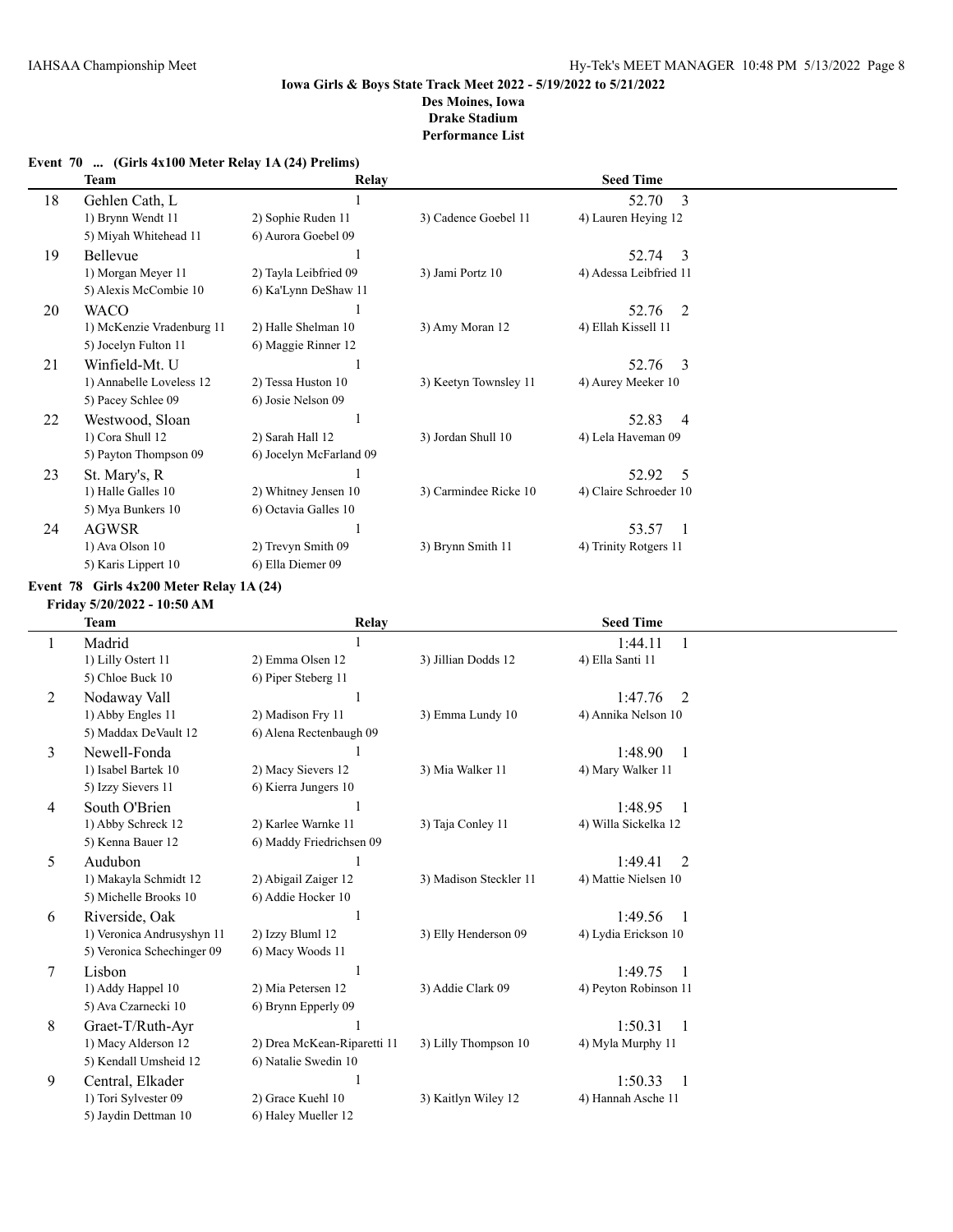# **Event 78 ... (Girls 4x200 Meter Relay 1A (24)) Team Relay Seed Time** 10 Wapello 1 1:50.57 1 1) Ada Boysen 10 2) Quinn Veach 11 3) Patricia Hank 12 4) Lindsy Massner 12 5) Madelyn Lanz 11 11 North Linn 1:50.59 2 1) Skylar Benesh 10 2) Jaden Benesh 12 3) Macy Boge 10 4) Kylee Shoop 09 5) Caitlin Benesh 11 6) Emilee Beuter 09 12 Alburnett 1 1:50.70 2 1) Lilly Winterowd 12 2) Gralynn Martin 10 3) Savannah Caves 10 4) Lacey Neighbor 11 5) Peyton Scott 10 6) Ally Olmstead 10 13 Wapsie Val, F 1:51.02 3 1) Emma Jones 11 2) Hannah Knight 11 3) Brylee Bellis 11 4) Peyton Curley 09 5) Jaylin May 09 6) Avery Jones 09 14 English Valleys 1 1 1:51.22 2 1) Delaney Hall 10 2) Kayli Mohror 11 3) Nevaeh Decker 10 4) Maddie Mikesell 12 5) Libby Armstrong 10 15 Mount Ayr 1:51.41 1 1) Payten Lambert 12 2) Kaylie Shields 11 3) Jaxy Knight 09 4) MaKenna Jones 11 5) Adalyn Reynolds 12 6) Ashlyn Murphy 09 16 Don Bosco 1 1 1:51.87 1 1) Abby Steimel 12 2) Paige Corkery 10 3) Hannah Thome 10 4) Kendra Nissen 11 5) Caelor Yoder 11 6) Kennedi McGarvey 09 17 North Union 1 1:52.22 2 1) Ella Ulrich 11 2) Lily Henderson 12 3) Naomi Jones 10 4) Shelby Fraker 11 5) Hanna Sandvig 12 6) Cassie Beadle 12 18 West Hancock 1 1 1:52.53 3 1) Shelby Goepel 11 2) Mallory Leerar 10 3) Paige Kudej 12 4) Kamryn Eckels 11 5) Kennedy Kelly 12 6) Quinn Harle 12 19 Ogden 1 1:52.67 3 1) Megan Taylor 12 2) Brenlie Graden 11 3) Courtney Buzzell 11 4) Sydney King 09 5) Taydem Graden 09 6) Kaleigh Badker 11 20 Highland 1 1 1:52.91 3 1) Grace Prybil 10 2) Sarah Burton 10 3) Katelyn Waters 11 4) Mackenzie McFarland 11 5) MyLei Smith 11 6) Mackinze Hora 12 21 WACO 1 1 2 1:53.03 3 1) McKenzie Vradenburg 11 2) Halle Shelman 10 3) Amy Moran 12 4) Ellah Kissell 11 5) Katie Leichty 11 6) Maggie Rinner 12 22 Stanton 1 1:53.13 2 1) Kyla Hart 09 2) Hannah Olson 09 3) Brooklyn Silva 11 4) Lauren Johnson 09 5) Addison Olson 11 6) Elly McDonald 10 23 Midland, Wyoming 1 1:53.19 4 1) Amaya Terrell 11 2) Gracie Franzen 11 3) Alyssa Eckhardt 09 4) Jaden Gatts 11 5) Anna Bartels 10 6) Alivia Smith 11 24 St. Albert, CB 1<br>1) Lydia Sherrill 11 2) Ellie Monahan 09 3) Carly McKeever 11 4) Lauren Williams 12 1) Lydia Sherrill 11 2) Ellie Monahan 09 3) Carly McKeever 11 4) Lauren Williams 12 5) Ava Wagner 09 6) Kirsten Piskorski 09

#### **Event 86 Girls 4x400 Meter Relay 1A (24) Prelims Friday 5/20/2022 - 1:20 PM**

| Team                 | Relav                |                     | <b>Seed Time</b>   |  |
|----------------------|----------------------|---------------------|--------------------|--|
| Central. Elkader     |                      |                     | 4:13.37            |  |
| 1) Jaydin Dettman 10 | 2) Delaney Scherf 11 | 3) Kaitlyn Wiley 12 | 4) Hannah Asche 11 |  |
| 5) Tori Sylvester 09 | 6) Eva Embretson 11  |                     |                    |  |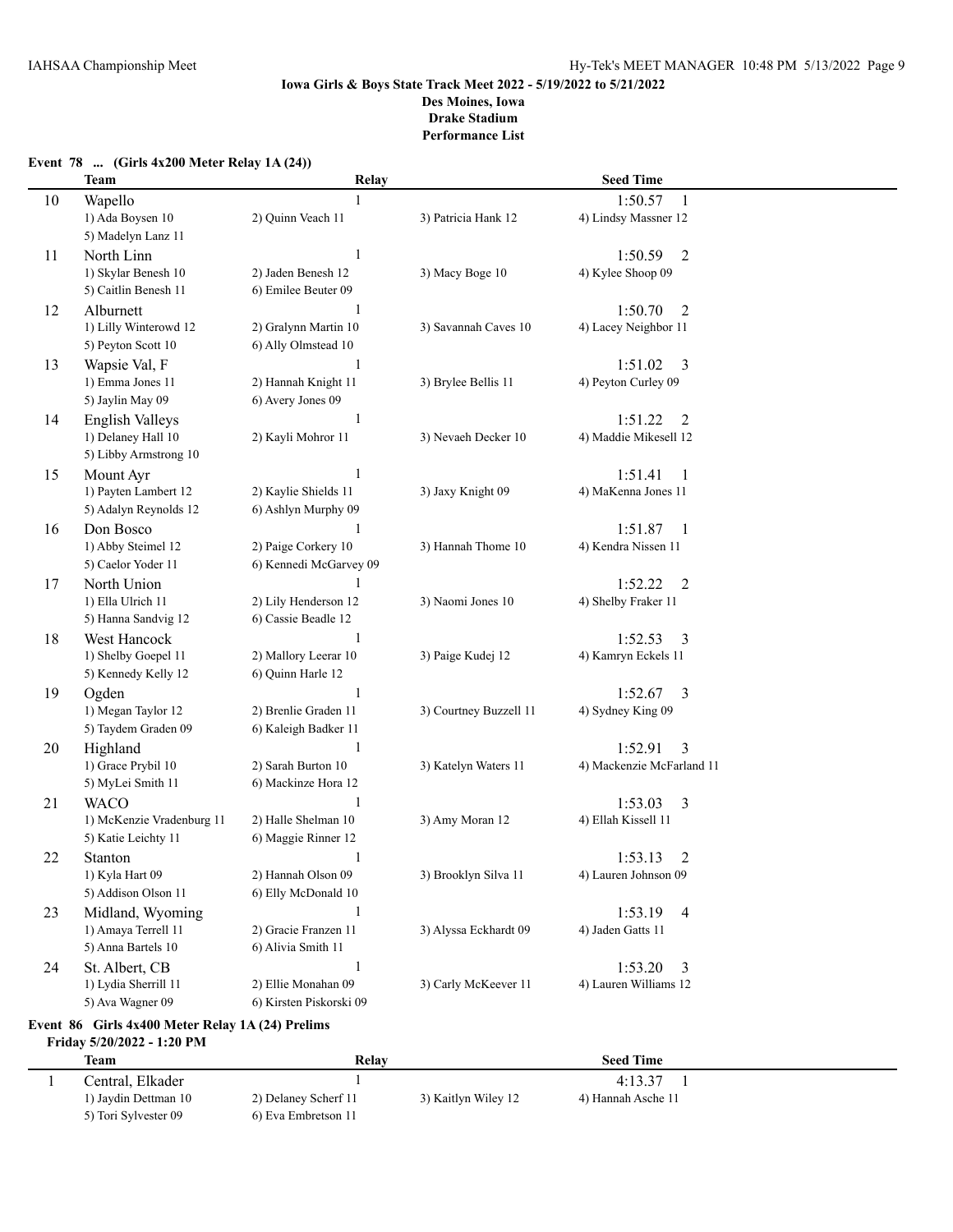# **Event 86 ... (Girls 4x400 Meter Relay 1A (24) Prelims)**

|    | <b>Team</b>                            | Relay                               |                        | <b>Seed Time</b>                 |  |
|----|----------------------------------------|-------------------------------------|------------------------|----------------------------------|--|
| 2  | Martndsl-StMarys                       |                                     |                        | 4:14.16<br>1                     |  |
|    | 1) Ellie Baker 09                      | 2) Campbell German 10               | 3) Jackie Kleve 12     | 4) Brynnly German 10             |  |
|    | 5) Maryann Hart 09                     | 6) Carolyn Amfahr 10                |                        |                                  |  |
| 3  | Nodaway Vall                           |                                     |                        | 4:14.22<br>$\overline{2}$        |  |
|    | 1) Abby Engles 11                      | 2) Alena Rectenbaugh 09             | 3) Emma Lundy 10       | 4) Annika Nelson 10              |  |
|    | 5) Bailey Carstens 09                  | 6) Maddax DeVault 12                |                        |                                  |  |
| 4  | Nashua-Plainfld                        | 1                                   |                        | 4:14.69<br>1                     |  |
|    | 1) Abbie Hyde 12                       | 2) Jennah Carpenter 12              | 3) Jordyn Frost 10     | 4) Kadence Huck 09               |  |
|    | 5) Ellie Eick 10                       | 6) Kara Levi 12                     |                        |                                  |  |
| 5  | Alburnett                              | 1                                   |                        | 4:15.65<br>$\mathbf{1}$          |  |
|    | 1) Lacey Neighbor 11                   | 2) Peyton Scott 10                  | 3) Savannah Caves 10   | 4) Hailey Carolan 12             |  |
|    | 5) Emma Stiffler 09                    | 6) Gralynn Martin 10                |                        |                                  |  |
| 6  | Pekin                                  |                                     |                        | 4:16.57<br>-1                    |  |
|    | 1) Makenzie Dahlstrom 12               | 2) Lauren Derscheid 12              | 3) Audrey Fariss 10    | 4) Sarah Eubanks 12              |  |
|    | 5) Claire Roth 11                      |                                     |                        |                                  |  |
| 7  | Wapsie Val, F                          |                                     |                        | 4:16.59<br>$\overline{2}$        |  |
|    | 1) Sydnie Martin 12                    | 2) Emma Jones 11                    | 3) Peyton Curley 09    | 4) Brylee Bellis 11              |  |
|    | 5) Hailey Eitzenhefer 12               | 6) Ava VanDaele 10                  |                        |                                  |  |
| 8  | Midland, Wyoming                       | 1                                   |                        | 4:16.92<br>2                     |  |
|    | 1) Anna Bartels 10                     | 2) Alivia Smith 11                  | 3) Alyssa Eckhardt 09  | 4) Gracie Franzen 11             |  |
|    | 5) Jaden Gatts 11                      | 6) Taelynn Gravel 09                |                        |                                  |  |
| 9  | St. Edmond, FD                         | -1                                  |                        | 4:17.83<br>3                     |  |
|    | 1) Mya McClain 12                      | 2) Gracie Harvey 12                 | 3) Ellie Knox 09       | 4) Caroline Shelly 12            |  |
|    | 5) Hannah Landwehr 10                  | 6) Emma Alstott 12                  |                        |                                  |  |
| 10 | Audubon                                | 1                                   |                        | 4:17.90<br>-1                    |  |
|    | 1) Abigail Zaiger 12                   | 2) Mattie Nielsen 10                | 3) Madison Steckler 11 | 4) Hannah Thygesen 12            |  |
|    | 5) Stefi Beisswenger 09                | 6) Michelle Brooks 10               |                        |                                  |  |
| 11 | <b>Bishop Garrigan</b>                 | 1                                   |                        | 4:18.38<br>1                     |  |
|    | 1) Emma Grandgenett 12                 | 2) Zoe Montag 09                    | 3) Molly Joyce 11      | 4) Abbie Capesius 10             |  |
|    | 5) Reagan Murphy 10                    | 6) Veronica Capesius 12             |                        |                                  |  |
| 12 | Wayne, Corydon                         | $\mathbf{1}$                        |                        | 4:19.92<br>1                     |  |
|    | 1) Devyn Davis 11                      | 2) Hagan Arnold 10                  | 3) Jocelyn Marquis 11  | 4) Reese Brown 12                |  |
|    | 5) Cortney Knutson 10                  | 6) Toxey Freeman 12                 |                        |                                  |  |
| 13 | North Linn                             |                                     |                        | 4:20.10<br>3                     |  |
|    | 1) Allie Haughenbury 09                | 2) Meghan Wheatley 10               | 3) Kamryn Kurt 10      | 4) Mackenzie Bridgewater 09      |  |
|    | 5) Caitlin Benesh 11                   | 6) Molly Boge 09                    |                        |                                  |  |
| 14 | Maquoketa Valley                       | $\mathbf{1}$<br>2) Kylie Chesnut 12 |                        | 4:21.38<br>4<br>4) Amaya Hunt 12 |  |
|    | 1) Saige Hunt 11<br>5) Lili Bauers 09  | 6) Emma Doyl 12                     | 3) McKenna Thompson 11 |                                  |  |
|    |                                        | $\mathbf{1}$                        |                        | 4:21.54                          |  |
| 15 | Riverside, Oak<br>1) Elly Henderson 09 | 2) Macy Woods 11                    | 3) Lydia Erickson 10   | $\mathbf{1}$<br>4) Izzy Bluml 12 |  |
|    | 5) Veronica Schechinger 09             | 6) Carly Henderson 10               |                        |                                  |  |
| 16 | HM-Sanborn                             | 1                                   |                        | 4:22.42<br>$\mathbf{1}$          |  |
|    | 1) Anna VanderVeen 12                  | 2) Lydia Harders 12                 | 3) Abby Otto 10        | 4) Jasmine Lux 12                |  |
|    | 5) Kylee Schiphoff 09                  | 6) Madison Otto 12                  |                        |                                  |  |
| 17 | Saint Ansgar                           | 1                                   |                        | 4:22.72<br>$\overline{2}$        |  |
|    | 1) Mariah Michels 09                   | 2) Aspen Falk 10                    | 3) Amelia Porisch 09   | 4) Natalie Bork 10               |  |
|    | 5) Lia Halfman 10                      | 6) Jaci Woods 12                    |                        |                                  |  |
| 18 | <b>IKM-Manning</b>                     | $\mathbf{1}$                        |                        | 4:22.88<br>2                     |  |
|    | 1) Taylor Beckendorf 09                | 2) Madelyn Snyder 11                | 3) Bianca Cadwell 12   | 4) Lauren Irlbeck 11             |  |
|    | 5) Emmie Ring 11                       | 6) Abbagail Neilheisel 10           |                        |                                  |  |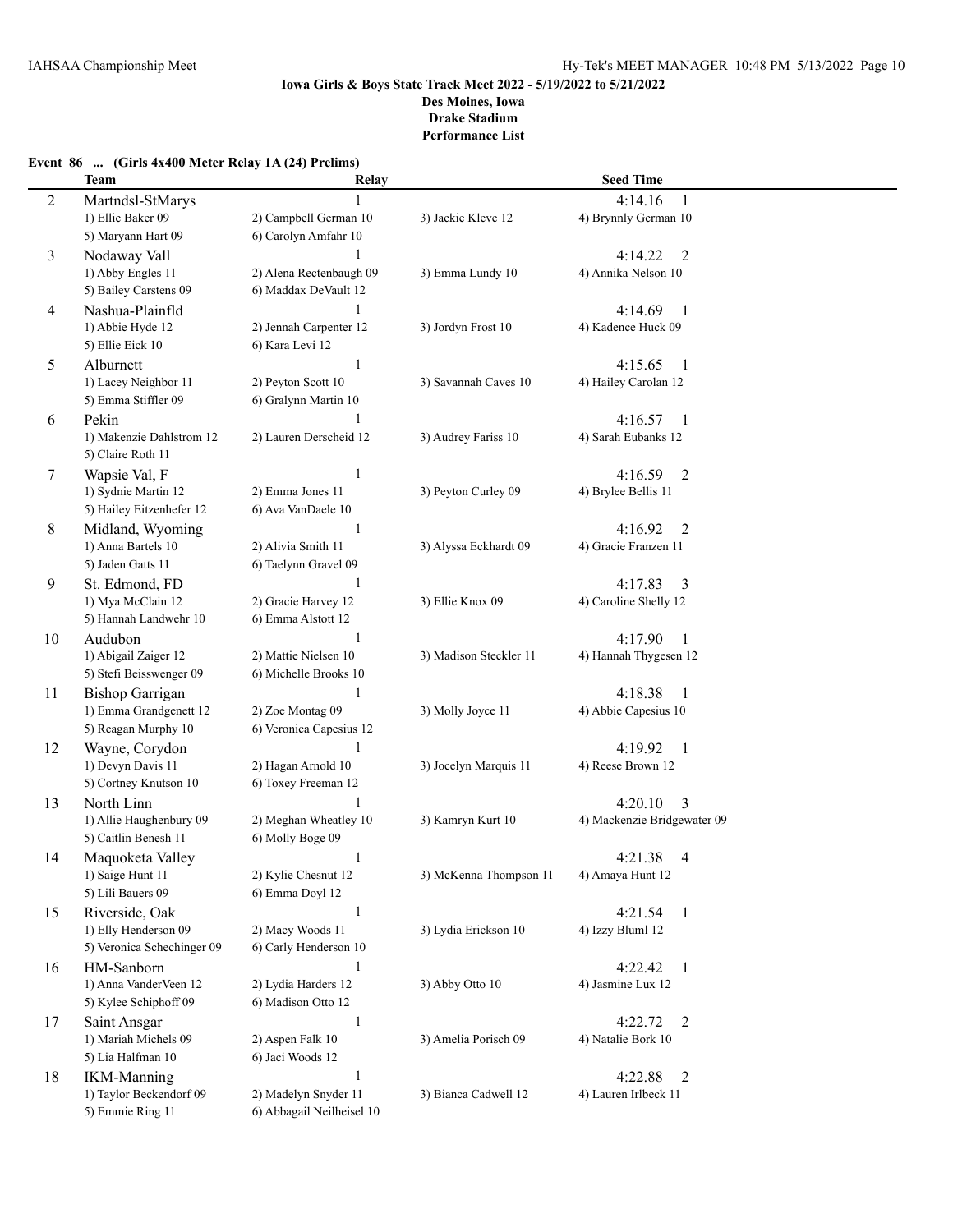# **Event 86 ... (Girls 4x400 Meter Relay 1A (24) Prelims)**

|    | <b>Team</b>           | Relay                   |                      | <b>Seed Time</b>                     |  |
|----|-----------------------|-------------------------|----------------------|--------------------------------------|--|
| 19 | <b>BCLUW</b>          |                         |                      | 4:23.22<br>2                         |  |
|    | 1) Kenna Paxson 12    | 2) Mallori Jones 10     | 3) Miranda Jones 10  | 4) Fiona Speicher 12                 |  |
|    | 5) Raegan Crawford 09 | 6) Klayre Gallentine 09 |                      |                                      |  |
| 20 | Don Bosco             |                         |                      | 4:23.81<br>$\overline{\phantom{a}3}$ |  |
|    | 1) Paige Corkery 10   | 2) Hannah Thome 10      | 3) Kendahl Freet 12  | 4) Kendra Nissen 11                  |  |
|    | 5) Josie Hogan 11     | 6) Kennedi McGarvey 09  |                      |                                      |  |
| 21 | Lisbon                |                         |                      | $4:24.62 \quad 3$                    |  |
|    | 1) Gabi Moehlman 11   | 2) Addie Clark 09       | 3) Maeve Krogmann 10 | 4) Peyton Robinson 11                |  |
|    | 5) Addi Petersen 10   | 6) Ella Clark 11        |                      |                                      |  |
| 22 | Danville              |                         |                      | $4:25.05$ 2                          |  |
|    | 1) Carissa Mackey 12  | 2) Jaeda Molle 10       | 3) Cassidy Yaley 12  | 4) Miya Orbiana 09                   |  |
|    | 5) Kamryn Sherwood 10 | 6) Madelyn Buck 11      |                      |                                      |  |
| 23 | S Winn, Calmar        |                         |                      | $4:25.27$ 5                          |  |
|    | 1) Eryn Sabelka 12    | 2) Josie Tieskoetter 10 | 3) Morgan Kriener 11 | 4) Josie Tollefsrud 10               |  |
|    | 5) Abby Wagner 09     | 6) Allison Hageman 09   |                      |                                      |  |
| 24 | South O'Brien         |                         |                      | 4:26.00<br>2                         |  |
|    | 1) Takara Conley 11   | 2) Kenna Bauer 12       | 3) Regan Draper 09   | 4) Taja Conley 11                    |  |
|    | 5) Abby Schreck 12    | 6) Tatiana Conley 11    |                      |                                      |  |

# **Event 94 Girls 4x800 Meter Relay 1A (24)**

#### **Thursday 5/19/2022 - 11:20 AM**

|    | Team                     | Relay                   |                       | <b>Seed Time</b>            |  |
|----|--------------------------|-------------------------|-----------------------|-----------------------------|--|
| 1  | North Linn               |                         |                       | 10:17.27<br>-1              |  |
|    | 1) Meghan Wheatley 10    | 2) Allie Haughenbury 09 | 3) Bryn Collum 09     | 4) Mackenzie Bridgewater 09 |  |
|    | 5) Kyla Bildstein 12     | 6) Kamryn Kurt 10       |                       |                             |  |
| 2  | Lawton-Bronson           | 1                       |                       | 10:20.93<br>$\overline{1}$  |  |
|    | 1) Willow Fluent 12      | 2) Kaylee Clausen 11    | 3) Emma Ricke 12      | 4) Jolee Mesz 11            |  |
|    | 5) Gwen Smith 11         | 6) Ellie Moffitt 11     |                       |                             |  |
| 3  | Pekin                    |                         |                       | 10:21.93<br>1               |  |
|    | 1) Audrey Fariss 10      | 2) Lauren Derscheid 12  | 3) Sarah Eubanks 12   | 4) Makenzie Dahlstrom 12    |  |
|    | 5) Alex Parsons 10       |                         |                       |                             |  |
| 4  | S Winn, Calmar           |                         |                       | 10:27.07<br>2               |  |
|    | 1) Megan Hageman 11      | 2) Josie Tieskoetter 10 | 3) Eryn Sabelka 12    | 4) Billie Wagner 11         |  |
|    | 5) Anna Dietzenbach 11   | 6) Ivey Franzen 09      |                       |                             |  |
| 5  | Logan-Magnolia           | 1                       |                       | 10:30.15<br>$\overline{1}$  |  |
|    | 1) Greylan Hornbeck 11   | 2) Haedyn Hall 09       | 3) Madison Sporrer 09 | 4) Courtney Sporrer 12      |  |
|    | 5) Mya Moss 11           | 6) Ava Rowe 09          |                       |                             |  |
| 6  | St. Edmond, FD           | 1                       |                       | 10:32.56<br>$\overline{1}$  |  |
|    | 1) Caroline Shelly 12    | 2) Emma Alstott 12      | 3) Gracie Harvey 12   | 4) Michaela Leiting 10      |  |
|    | 5) Hannah Landwehr 10    | 6) Ellie Knox 09        |                       |                             |  |
| 7  | N Tama, Traer            |                         |                       | 10:33.69<br>$\overline{1}$  |  |
|    | 1) Jules Breakenridge 12 | 2) Ava Breakenridge 09  | 3) Jamie Jacobs 10    | 4) Grace Lidgett 11         |  |
|    | 5) Jadyn Rausch 11       | 6) Breanna Sebetka 11   |                       |                             |  |
| 8  | Lisbon                   |                         |                       | 10:33.86<br>$\overline{1}$  |  |
|    | 1) Gabi Moehlman 11      | 2) Maeve Krogmann 10    | 3) Addie Clark 09     | 4) Lourdes Mason 11         |  |
|    | 5) Blair Baltes 11       | 6) Kali Nelson 11       |                       |                             |  |
| 9  | Earlham                  |                         |                       | $\overline{2}$<br>10:34.21  |  |
|    | 1) Taylor Jensen 11      | 2) Hannah Frank 09      | 3) Carly Schaffer 12  | 4) Lily Dixon 11            |  |
|    | 5) Taylor Rodgers 09     | 6) Mia Terry 12         |                       |                             |  |
| 10 | <b>IKM-Manning</b>       | 1                       |                       | $\overline{2}$<br>10:35.44  |  |
|    | 1) Bianca Cadwell 12     | 2) Emmie Ring 11        | 3) Julianna Stribe 11 | 4) Emily Albertsen 09       |  |
|    | 5) Morgan Hanson 11      | 6) Raegan Garrison 09   |                       |                             |  |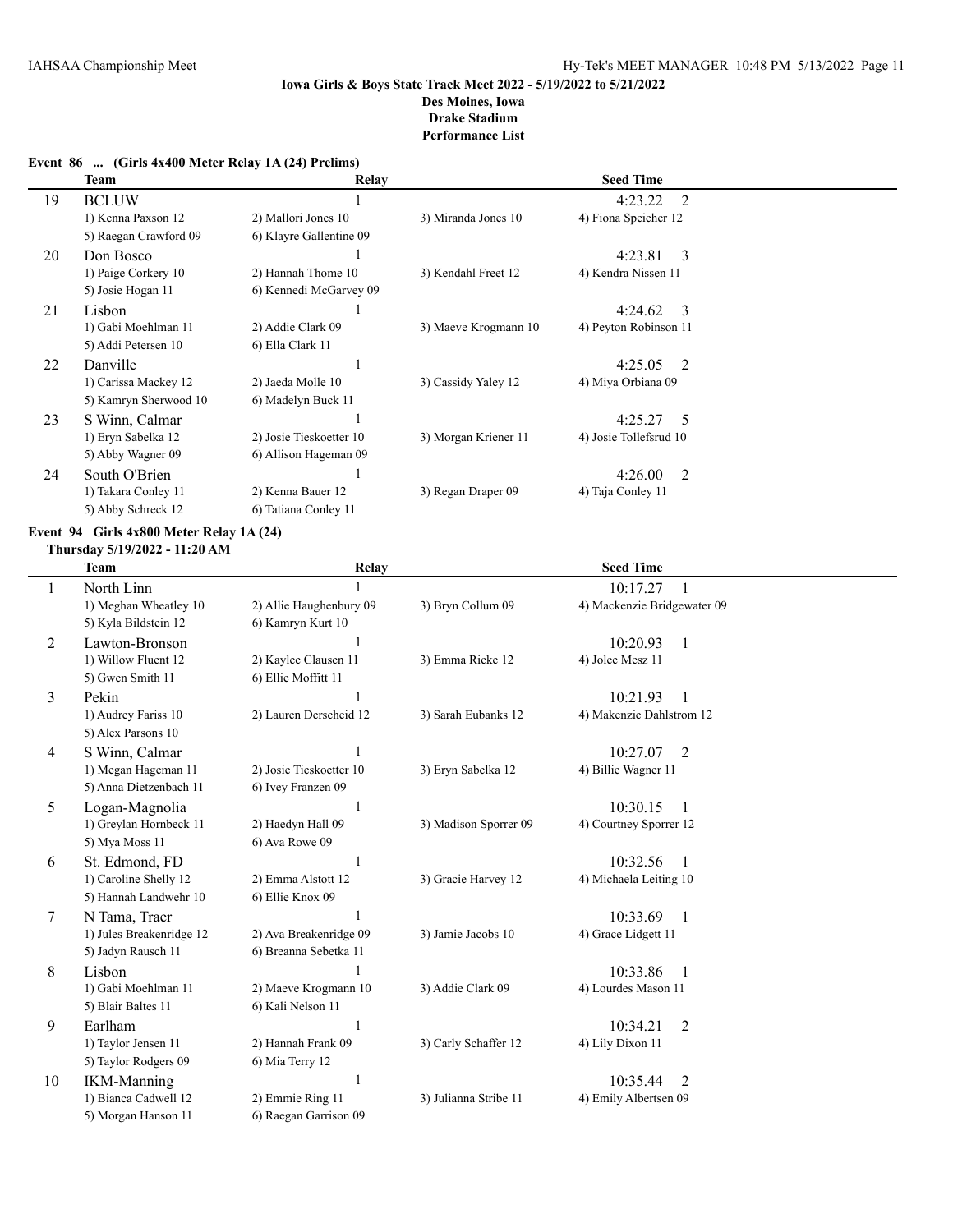# **Event 94 ... (Girls 4x800 Meter Relay 1A (24))**

|    | <b>Team</b>             | Relay                        |                            | <b>Seed Time</b>           |
|----|-------------------------|------------------------------|----------------------------|----------------------------|
| 11 | Riverside, Oak          | $\mathbf{1}$                 |                            | 10:38.22<br>$\mathbf{1}$   |
|    | 1) Carly Henderson 10   | 2) Macy Woods 11             | 3) Veronica Schechinger 09 | 4) Elly Henderson 09       |
|    | 5) Becca Cody 10        | 6) Mack Olmstead-Mitchell 11 |                            |                            |
| 12 | <b>Boyer Valley</b>     | $\mathbf{1}$                 |                            | 10:40.16<br>3              |
|    | 1) Mariah Falkena 09    | 2) Jess Oday 10              | 3) Clara Gorham 09         | 4) Lauren Malone 10        |
|    | 5) Abby Mandel 10       | 6) Reagan Harris 11          |                            |                            |
| 13 | WB-Mallard              | $\mathbf{1}$                 |                            | 10:43.34<br>-1             |
|    | 1) Abi Schmidt 10       | 2) Ashley Fehr 10            | 3) Tiffany Fehr 09         | 4) Kierstin Montag 10      |
|    | 5) Hannah Stalzer 09    | 6) Lexi Welter 09            |                            |                            |
| 14 | George-Little Rk        | $\mathbf{1}$                 |                            | 10:43.81<br>2              |
|    | 1) Lexi Landis 10       | 2) Roya Amirhamzeh 11        | 3) Claire Kramer 12        | 4) Hannah Anderson 10      |
|    | 5) Jesse DeGroot 11     | 6) Taryn Odens 10            |                            |                            |
| 15 | Alta/Aurelia            | 1                            |                            | 10:44.18<br>4              |
|    | 1) Taylor Robertson 10  | 2) Shea Peterson 11          | 3) Breyer Anderson 09      | 4) Brielle Engelmann 11    |
|    | 5) Nora Peterson 09     | 6) Kerrigan Pedersen 09      |                            |                            |
| 16 | Wapsie Val, F           | 1                            |                            | 10:44.29<br>3              |
|    | 1) Brooklyn Etringer 11 | 2) Ava VanDaele 10           | 3) Brylee Bellis 11        | 4) Sydnie Martin 12        |
|    | 5) Emma Jones 11        | 6) Hailey Eitzenhefer 12     |                            |                            |
| 17 | North Union             | $\mathbf{1}$                 |                            | 10:46.46<br>2              |
|    | 1) Hanna Sandvig 12     | 2) Cassie Beadle 12          | 3) Jacey Welbig 09         | 4) Lily Henderson 12       |
|    | 5) Hannah Morphew 11    | 6) Libby Stevens 10          |                            |                            |
| 18 | Tri-Center              | $\mathbf{1}$                 |                            | $\overline{2}$<br>10:48.92 |
|    | 1) Isah VanArsdol 09    | 2) Karis Corrin 12           | 3) Kyla Corrin 12          | 4) Quincey Schneckloth 09  |
|    | 5) Taylor Kenkel 10     | 6) Mikenzie Brewer 10        |                            |                            |
| 19 | Danville                | 1                            |                            | 10:50.16<br>$\overline{2}$ |
|    | 1) Cassidy Yaley 12     | 2) Jaeda Molle 10            | 3) Carissa Mackey 12       | 4) Kamryn Sherwood 10      |
|    | 5) Rylee Morris 10      | 6) Taylor Moore 11           |                            |                            |
| 20 | <b>BCLUW</b>            | $\mathbf{1}$                 |                            | 10:51.13<br>$\overline{2}$ |
|    | 1) Miranda Jones 10     | 2) Mallori Jones 10          | 3) Abby Kemp 09            | 4) Kalia Stover 09         |
|    | 5) Fiona Speicher 12    | 6) Raegan Crawford 09        |                            |                            |
| 21 | West Fork               | 1                            |                            | 10:53.10<br>3              |
|    | 1) Leah Weaver 09       | 2) Ellie Weaver 11           | 3) Maddy Welbes 11         | 4) Kacie Eisentrager 12    |
|    | 5) Tarah Ruckdashel 09  | 6) RaeLynn Nash 11           |                            |                            |
| 22 | Saint Ansgar            | $\,1\,$                      |                            | 10:54.92<br>$\overline{4}$ |
|    | 1) Kinsey Anderson 10   | 2) Amelia Porisch 09         | 3) Haley Peterson 12       | 4) Natalie Bork 10         |
|    | 5) Kenzie Peterson 09   | 6) Aubrey Sherrard 09        |                            |                            |
| 23 | Lynnville-Sully         | 1                            |                            | 10:57.32<br>1              |
|    | 1) Olivia Norrish 09    | 2) Callista Hackert 12       | 3) Kinsley Tice 11         | 4) Greenlee Smock 11       |
|    | 5) Elise Alberts 10     | 6) Majesta Vos 10            |                            |                            |
| 24 | Martndsl-StMarys        | $\mathbf{1}$                 |                            | 11:04.01<br>3              |
|    | 1) Ellie Baker 09       | 2) Autumn Elbert 09          | 3) Maryann Hart 09         | 4) Campbell German 10      |
|    | 5) Hadley Pearson 10    | 6) Julia Sanz 12             |                            |                            |

# **Event 108 Girls 800 Sprint Medley 1A (24)**

# **Saturday 5/21/2022 - 9:00 AM**

| <b>Team</b>           | Relay                 |                        | <b>Seed Time</b>   |  |
|-----------------------|-----------------------|------------------------|--------------------|--|
| HM-Sanborn            |                       |                        | 1:52.91            |  |
| $1)$ Abby Otto $10$   | 2) Emily Mutombo 11   | 3) Lydia Harders 12    | 4) Jasmine Lux 12  |  |
| 5) Anna VanderVeen 12 | 6) Kylee Schiphoff 09 |                        |                    |  |
| Nashua-Plainfld       |                       |                        | 1:53.20            |  |
| 1) Abbie Hyde 12      | 2) Rylee Weiss 12     | 3) Makenzie Foelske 12 | 4) Kadence Huck 09 |  |
| 5) Bailey Fisher 11   | 6) Maci Malven 10     |                        |                    |  |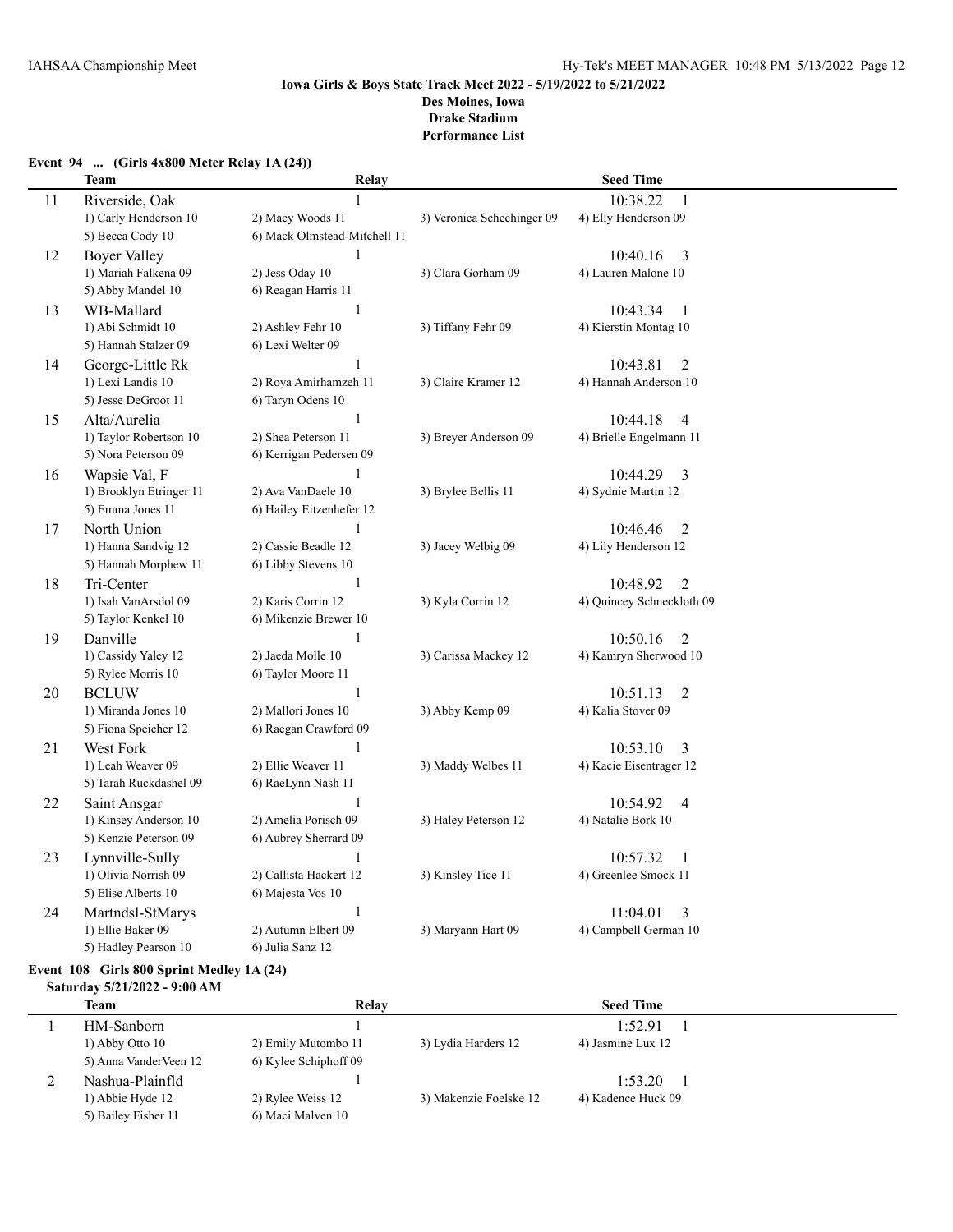# **Event 108 ... (Girls 800 Sprint Medley 1A (24)) Relay Seed Time**<br>**Relay Seed Time**<br>**Relay Seed Time**

| 3              | Mount Ayr               | 1                       |                        | 1:53.48<br>$\mathbf{1}$     |  |
|----------------|-------------------------|-------------------------|------------------------|-----------------------------|--|
|                | 1) Kaylie Shields 11    | 2) Payten Lambert 12    | 3) Jaxy Knight 09      | 4) Adalyn Reynolds 12       |  |
|                | 5) MaKenna Jones 11     | 6) Ashlyn Murphy 09     |                        |                             |  |
| $\overline{4}$ | Collins-Maxwell         | $\mathbf{1}$            |                        | 1:53.66<br>$\mathbf{1}$     |  |
|                | 1) Marissa Boege 11     | 2) Avery Fricke 12      | 3) Chloe Wierson 10    | 4) Alexis Houge 12          |  |
|                | 5) Erica Houge 10       | 6) Gracie Leslie 10     |                        |                             |  |
|                |                         |                         |                        |                             |  |
| 5              | Wapsie Val, F           | $\mathbf{1}$            |                        | 1:54.01<br>-1               |  |
|                | 1) Jaylin May 09        | 2) Hannah Knight 11     | 3) Peyton Curley 09    | 4) Sydnie Martin 12         |  |
|                | 5) Emma Jones 11        | 6) LeeAnn Oltrogge 09   |                        |                             |  |
| 6              | Kee, Lansing            |                         |                        | 1:54.02<br>$\overline{2}$   |  |
|                | 1) Mallory Mohn 10      | 2) Jaylyn Walleser 11   | 3) Alaina Bakewell 11  | 4) Haley Meyer 12           |  |
|                | 5) Alison Wagner 11     | 6) Jersey Mathison 11   |                        |                             |  |
| 7              | Audubon                 | 1                       |                        | 1:54.09<br>1                |  |
|                | 1) Mattie Nielsen 10    | 2) Madison Steckler 11  | 3) Abigail Zaiger 12   | 4) Hannah Thygesen 12       |  |
|                | 5) Addie Hocker 10      | 6) Makayla Schmidt 12   |                        |                             |  |
| 8              | Lawton-Bronson          | 1                       |                        | 1:54.09<br>$\overline{2}$   |  |
|                | 1) Katelynn Jepsen 12   | 2) Khiya Williams 09    | 3) Hannah Hageman 12   | 4) Jolee Mesz 11            |  |
|                | 5) Addison Smith 09     | 6) Tori Rubendahl 12    |                        |                             |  |
|                |                         | 1                       |                        | $\overline{3}$              |  |
| 9              | Westwood, Sloan         |                         |                        | 1:54.09                     |  |
|                | 1) Jocelyn McFarland 09 | 2) Lela Haveman 09      | 3) Jordan Shull 10     | 4) Cora Shull 12            |  |
|                | 5) Sarah Hall 12        | 6) Payton Thompson 09   |                        |                             |  |
| 10             | Newell-Fonda            | 1                       |                        | 1:54.41<br>$\overline{2}$   |  |
|                | 1) Isabel Bartek 10     | 2) Macy Sievers 12      | 3) Mia Walker 11       | 4) Mary Walker 11           |  |
|                | 5) Izzy Sievers 11      | 6) McKenna Sievers 10   |                        |                             |  |
| 11             | Martndsl-StMarys        |                         |                        | 1:54.94<br>$\overline{2}$   |  |
|                | 1) Carolyn Amfahr 10    | 2) Jackie Kleve 12      | 3) Anna Parrott 12     | 4) Brynnly German 10        |  |
|                | 5) Campbell German 10   | 6) Autumn Elbert 09     |                        |                             |  |
| 12             | Wapello                 |                         |                        | 1:55.00<br>1                |  |
|                | 1) Ada Boysen 10        | 2) Madelyn Lanz 11      | 3) Quinn Veach 11      | 4) Serah Shafer 12          |  |
|                | 5) Patricia Hank 12     |                         |                        |                             |  |
| 13             | North Linn              | $\mathbf{1}$            |                        | 1:55.21<br>3                |  |
|                | 1) Skylar Benesh 10     | 2) Jaden Benesh 12      | 3) Kylee Shoop 09      | 4) Mackenzie Bridgewater 09 |  |
|                | 5) Macy Boge 10         | 6) Chloe VanEtten 12    |                        |                             |  |
|                |                         |                         |                        |                             |  |
| 14             | <b>Bishop Garrigan</b>  | $\mathbf{1}$            |                        | 1:55.36<br>-1               |  |
|                | 1) Emma Grandgenett 12  | 2) Zoe Montag 09        | 3) Reagan Murphy 10    | 4) Abbie Capesius 10        |  |
|                | 5) Molly Joyce 11       | 6) Katelyn Cink 12      |                        |                             |  |
| 15             | Saint Ansgar            | $\mathbf{1}$            |                        | $\overline{2}$<br>1:55.38   |  |
|                | 1) Sarah Wagner 11      | 2) Jaci Woods 12        | 3) Mariah Michels 09   | 4) Natalie Bork 10          |  |
|                | 5) Lia Halfman 10       | 6) Aspen Falk 10        |                        |                             |  |
| 16             | Nodaway Vall            | $\,1\,$                 |                        | 1:55.57<br>$\overline{3}$   |  |
|                | 1) Maddie Weston 09     | 2) Emma Lundy 10        | 3) Annika Nelson 10    | 4) Abby Engles 11           |  |
|                | 5) Alena Rectenbaugh 09 | 6) Madison Fry 11       |                        |                             |  |
| 17             | Midland, Wyoming        | 1                       |                        | 1:55.76<br>$\mathbf{1}$     |  |
|                | 1) Amaya Terrell 11     | 2) Alyssa Eckhardt 09   | 3) Gracie Franzen 11   | 4) Anna Bartels 10          |  |
|                | 5) Jaden Gatts 11       | 6) Gracie Harrington 10 |                        |                             |  |
|                |                         |                         |                        |                             |  |
| 18             | Lenox                   | 1                       |                        | 1:55.85<br>-1               |  |
|                | 1) Gabby Robles 10      | 2) Zoey Reed 09         | 3) Brooklynn Ecklin 12 | 4) Sadie Cox 09             |  |
|                | 5) Bentley Petersen 09  | 6) Cadence Douglas 11   |                        |                             |  |
| 19             | Don Bosco               |                         |                        | 1:55.90<br>$\overline{2}$   |  |
|                | 1) Abby Steimel 12      | 2) Caelor Yoder 11      | 3) Hannah Thome 10     | 4) Kendra Nissen 11         |  |
|                | 5) Paige Corkery 10     | 6) Kennedi McGarvey 09  |                        |                             |  |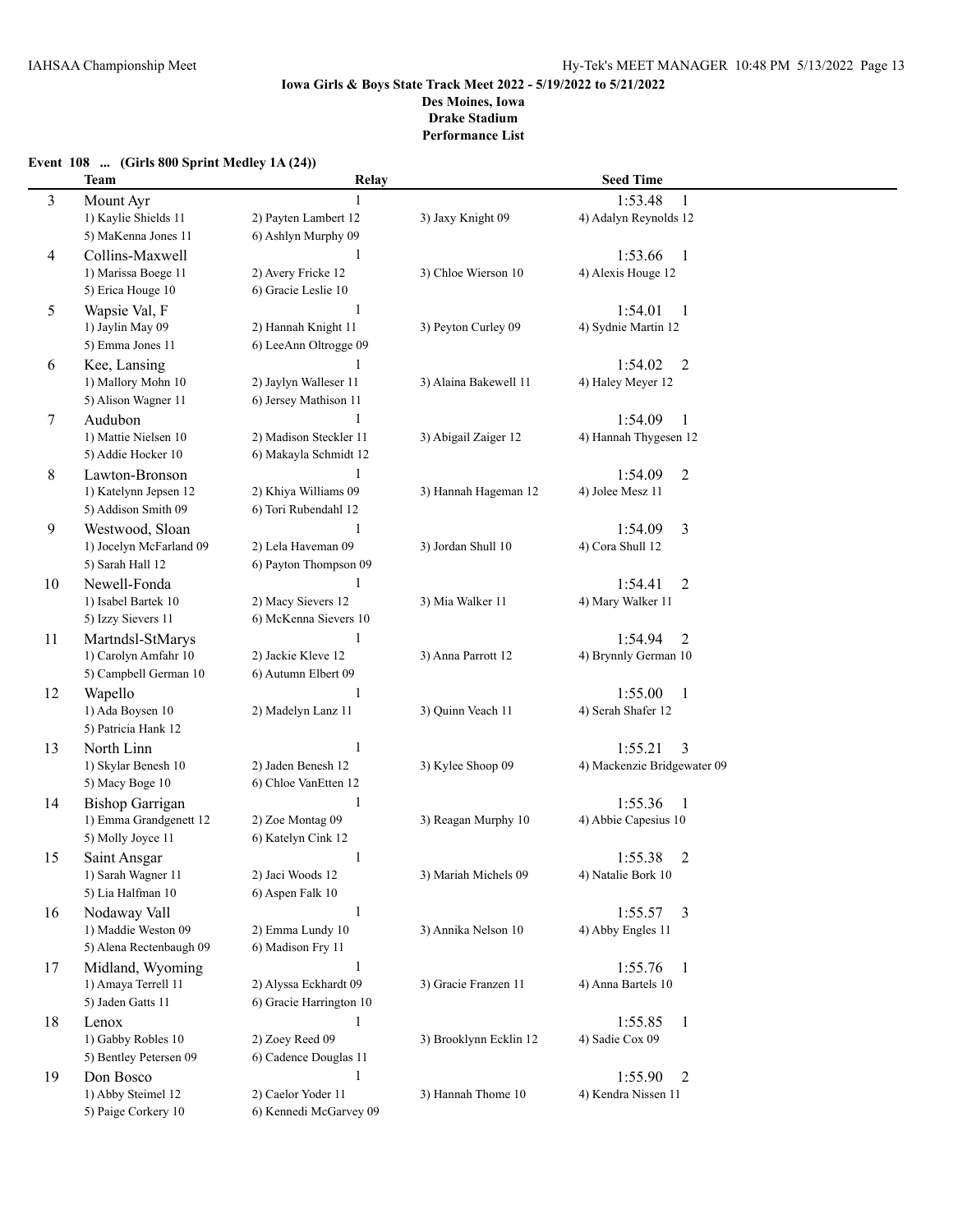#### **Event 108 ... (Girls 800 Sprint Medley 1A (24))**

|    | Team                  | Relay                 |                       | <b>Seed Time</b>          |  |
|----|-----------------------|-----------------------|-----------------------|---------------------------|--|
| 20 | Lisbon                |                       |                       | 1:56.24<br>-2             |  |
|    | 1) Peyton Robinson 11 | 2) Ava Czarnecki 10   | 3) Addy Happel 10     | 4) Addie Clark 09         |  |
|    | 5) Mia Petersen 12    | 6) Brynn Epperly 09   |                       |                           |  |
| 21 | Wayne, Corydon        |                       |                       | $1:56.66$ 2               |  |
|    | 1) Sterling Berndt 12 | 2) Devyn Davis 11     | 3) Reese Brown 12     | 4) Jocelyn Marquis 11     |  |
|    | 5) Hagan Arnold 10    | 6) Cortney Knutson 10 |                       |                           |  |
| 22 | Fremont-Mills         |                       |                       | $1:56.73$ 2               |  |
|    | 1) Bella Gute 09      | 2) Carlie Chambers 09 | 3) Emily Madison 10   | 4) Teagan Ewalt 11        |  |
|    | 5) McKenna Woods 11   | 6) Ellie Switzer 10   |                       |                           |  |
| 23 | English Valleys       |                       |                       | $1:57.69$ 2               |  |
|    | 1) Delaney Hall 10    | 2) Kayli Mohror 11    | 3) Maddie Mikesell 12 | 4) Carly Stanerson 12     |  |
|    | 5) Nevaeh Decker 10   | 6) Kaeley Axmear 12   |                       |                           |  |
| 24 | Central, Elkader      |                       |                       | 1:57.91<br>$\overline{4}$ |  |
|    | 1) Tori Sylvester 09  | 2) Grace Kuehl 10     | 3) Jaydin Dettman 10  | 4) Delaney Scherf 11      |  |
|    | 5) Haley Mueller 12   | 6) Kaitlyn Wiley 12   |                       |                           |  |

# **Event 116 Girls High Jump 1A (24)**

# **Friday 5/20/2022 - 11:30 AM**

|                                   | <b>Name</b>           |    | Year School            | <b>Seed Mark</b> |                |
|-----------------------------------|-----------------------|----|------------------------|------------------|----------------|
| 1                                 | Hailey Carolan        | 12 | Alburnett              | 5-04.00          | 1              |
| $\overline{c}$                    | Patricia Hank         | 12 | Wapello                | $5-04.00$        |                |
| 3                                 | JayLyn Moore          | 12 | Clayton Ridge          | $5 - 02.00$      | 1              |
| 4                                 | Cadence Douglas       | 11 | Lenox                  | $5 - 02.00$      | $\overline{2}$ |
| 5                                 | <b>Emily Madison</b>  | 10 | Fremont-Mills          | $5 - 02.00$      | 1              |
| 6                                 | Ava Olson             | 10 | <b>AGWSR</b>           | 5-01.00          | 1              |
| 7                                 | Sam Nielsen           | 12 | North Union            | 5-01.00          | 1              |
| 8                                 | Abby Wagner           | 09 | S Winn, Calmar         | 5-01.00          | $\overline{2}$ |
| 9                                 | Addison Smith         | 09 | Lawton-Bronson         | 5-01.00          | 1              |
| 10                                | Ellah Kissell         | 11 | <b>WACO</b>            | $5 - 00.00$      | 3              |
| 11                                | Avery Eastvold        | 09 | Lake Mills             | $5 - 00.00$      | $\overline{2}$ |
| 12                                | Emily Dreckman        | 12 | <b>MMCRU</b>           | $5 - 00.00$      | 2              |
| 13                                | Ema Roberts           | 09 | HLV, Victor            | $5 - 00.00$      | 2              |
| 14                                | Taylor Henson         | 09 | Lamoni                 | $5 - 00.00$      | 1              |
| 15                                | Lindsey Wolf          | 09 | Newell-Fonda           | $5 - 00.00$      | 1              |
| 16                                | Jaden Gatts           | 11 | Midland, Wyoming       | $5 - 00.00$      | $\overline{2}$ |
| 17                                | Vanessa Koehler       | 11 | Glidden-Ralston        | $5 - 00.00$      | $\overline{2}$ |
| 18                                | Shae Ewoldt           | 11 | N Tama, Traer          | 4-11.00          | $\overline{2}$ |
| 19                                | <b>Tysann Gipple</b>  | 10 | New London             | $4 - 10.00$      | $\overline{4}$ |
| 20                                | Maddy Gunzenhauser    | 11 | Wayne, Corydon         | $4 - 10.00$      | $\overline{2}$ |
| 21                                | Samantha Lass         | 09 | Ogden                  | 4-10.00          | 1              |
| 22                                | Kaylen Robinson       | 09 | Moravia                | $4 - 10.00$      | 3              |
| 23                                | Drea McKean-Riparetti | 11 | Graet-T/Ruth-Ayr       | $4 - 10.00$      | 3              |
| 24                                | Kasey Chown           |    | 12 Lone Tree           | 4-10.00          | 3              |
| Event 124 Girls Long Jump 1A (24) |                       |    |                        |                  |                |
| Thursday 5/19/2022 - 11:30 AM     |                       |    |                        |                  |                |
|                                   | Name                  |    | Year School            | <b>Seed Mark</b> |                |
| 1                                 | Molly Joyce           | 11 | <b>Bishop Garrigan</b> | 18-00.75         | 1              |
| $\overline{c}$                    | Olivia Bohlen         | 12 | Belle Plaine           | 16-11.25         | 1              |
| 3                                 | Taydem Graden         | 09 | Ogden                  | 16-10.50         |                |
| 4                                 | Lacey Neighbor        |    | 11 Alburnett           | 16-09.75         | 1              |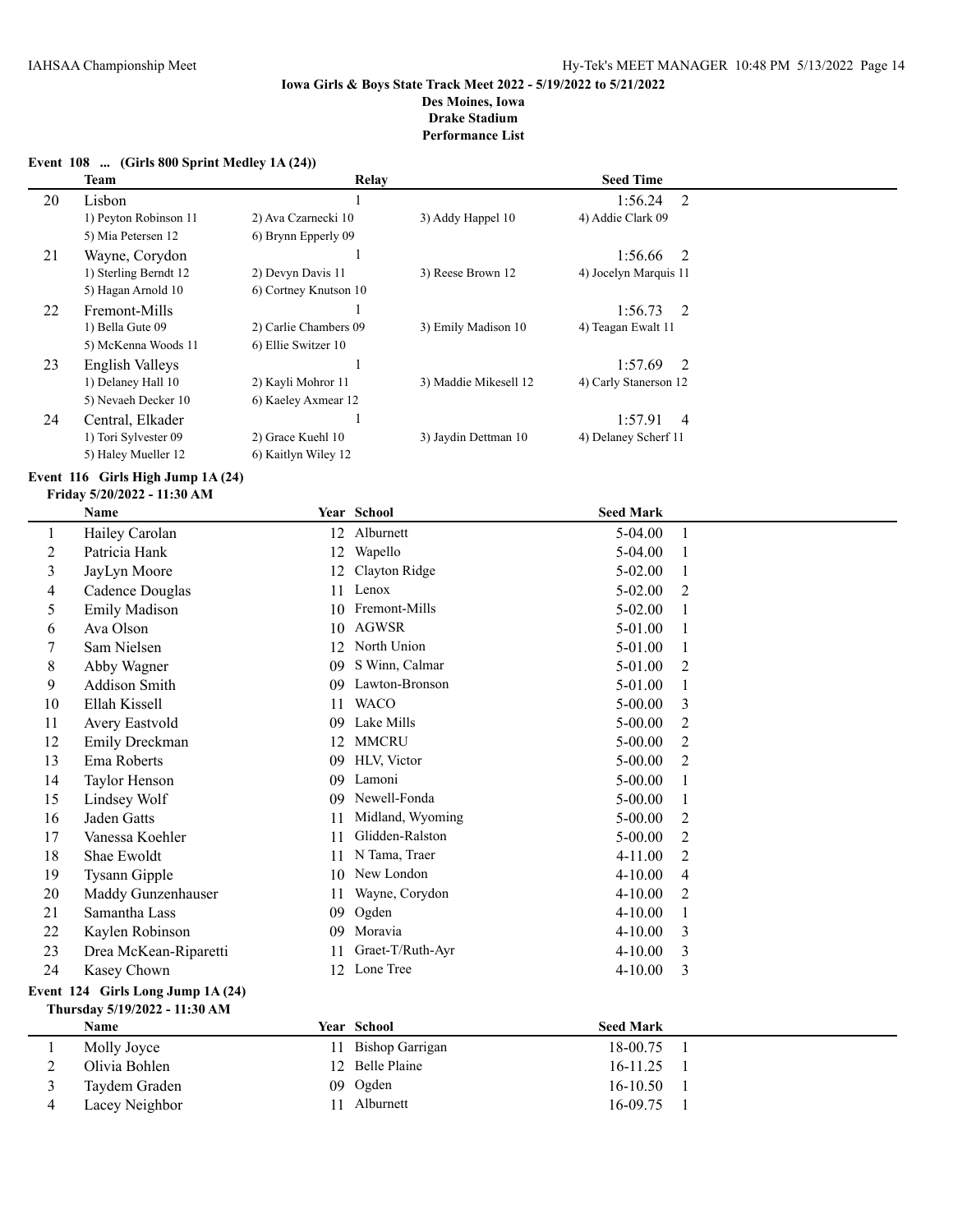**Performance List**

# **Event 124 ... (Girls Long Jump 1A (24))**

|                  | Name                                 |    | Year School              | <b>Seed Mark</b> |                |
|------------------|--------------------------------------|----|--------------------------|------------------|----------------|
| 5                | Ashlan Pearson                       |    | 09 Grand View Christ     | 16-09.50         | $\overline{2}$ |
| 6                | Sarah Burton                         |    | 10 Highland              | 16-07.25         | $\overline{2}$ |
| $\boldsymbol{7}$ | Mandee Selover                       |    | 11 Baxter                | 16-05.50         | 3              |
| 8                | Mia Backous                          | 09 | <b>Grand View Christ</b> | 16-05.50         | 4              |
| 9                | Emma Cooper                          | 10 | Southwest Valley         | 16-05.25         | 1              |
| 10               | Rylee Dunkin                         | 11 | Twin Cedars              | 16-04.00         | 1              |
| 11               | Anna Parrott                         |    | 12 Martndsl-StMarys      | 16-02.50         | 5              |
| 12               | Andelyn Cabalka                      | 09 | E Buchanan               | 16-01.75         | 1              |
| 13               | Kenna Furnald                        |    | 10 Danville              | 16-01.50         | 1              |
| 14               | <b>Brenlie Graden</b>                | 11 | Ogden                    | 16-01.25         | 6              |
| 15               | <b>Rylie Akins</b>                   | 11 | West Fork                | 16-01.00         | $\overline{c}$ |
| 16               | Skylar Benesh                        | 10 | North Linn               | 16-00.25         | $\overline{2}$ |
| 17               | Quinn Harle                          | 12 | West Hancock             | 15-11.75         | 3              |
| 18               | Isabel LaRue                         | 10 | Wapsie Val, F            | 15-11.50         | 3              |
| 19               | Emily Dreckman                       | 12 | <b>MMCRU</b>             | 15-11.50         | $\mathbf{1}$   |
| 20               | Sophie Ruden                         | 11 | Gehlen Cath, L           | 15-11.00         | $\overline{c}$ |
| 21               | Ella Aulwes                          | 12 | Edgewd-Colesburg         | 15-10.00         | 4              |
| 22               | Sadie Cox                            |    | 09 Lenox                 | 15-09.75         | 2              |
| 23               | Addison Erickson                     | 11 | Woodbine                 | 15-09.00         | $\mathbf{1}$   |
| 24               | Amaiya Hawkins                       |    | 12 Wayne, Corydon        | 15-08.50         | $\overline{2}$ |
|                  | Event 132 Girls Discus Throw 1A (24) |    |                          |                  |                |
|                  | Friday 5/20/2022 - 9:00 AM           |    |                          |                  |                |
|                  | Name                                 |    | Year School              | <b>Seed Mark</b> |                |
| $\mathbf{1}$     | Breanna Hackman                      |    | 12 Nashua-Plainfld       | 139-03           | $\mathbf{1}$   |
| $\overline{2}$   | Kennedy Axmear                       |    | 10 English Valleys       | 132-01           | $\mathbf{1}$   |
| 3                | Kerrigan Pope                        |    | 12 Pekin                 | 123-05           | 2              |
| 4                | <b>Emily Jones</b>                   | 12 | Wayne, Corydon           | 122-11           | $\mathbf{1}$   |
| 5                | Lilly Isenhour                       |    | 12 Prince of Peace       | 118-05           | 1              |
| 6                | <b>Elyse Trunck</b>                  |    | 12 Hudson                | 116-11           | $\overline{2}$ |
| 7                | Isabelle Graubard                    |    | 10 Alburnett             | 113-05           | $\overline{2}$ |
| 8                | Mallory Behnken                      |    | 12 CAM, Anita            | 112-00           | $\mathbf{1}$   |
| 9                | <b>Lily Peters</b>                   | 10 | Sidney                   | 111-00           | 1              |
| $10\,$           | Sarah Moeller                        | 11 | Prince of Peace          | 110-04           | 3              |
| 11               | Audi Crooks                          | 11 | <b>Bishop Garrigan</b>   | 109-03           | 1              |
| 12               | Abby Veld                            |    | 10 AGWSR                 | 108-08           | 3              |
| 13               | Jorja Holliday                       |    | 10 Nodaway Vall          | 108-06           | 1              |
| 14               | Miyah Whitehead                      | 11 | Gehlen Cath, L           | $107 - 10$       | 1              |
| 15               | Jessica Kraus                        | 11 | Highland                 | 107-07           | 4              |
| 16               | Paige Luft                           | 12 | Griswold                 | 107-05           | 2              |
| 17               | Abby Squires                         | 11 | Lynnville-Sully          | 107-02           | 2              |
| 18               | Jenna Myers                          | 11 | Clarksville              | 106-08           | 4              |
| 19               | Sophie Puls                          |    | 12 B-G-M, Brook          | 103-08           | 3              |
| 20               | Kailyn Thompson                      | 09 | Marquette Cath           | 102-04           | 5              |
| 21               | Mia Allmon                           | 12 | St. Albert, CB           | 102-03           | $\overline{c}$ |
| 22               | Scout Kohagen                        |    | 10 Lake Mills            | $101 - 10$       | 2              |
| 23               | Jacqlyn Schmitt                      | 11 | Turkey Val, JJ           | $101 - 05$       | 1              |
| 24               | Madison Hillman                      | 11 | Saint Ansgar             | 100-07           | 3              |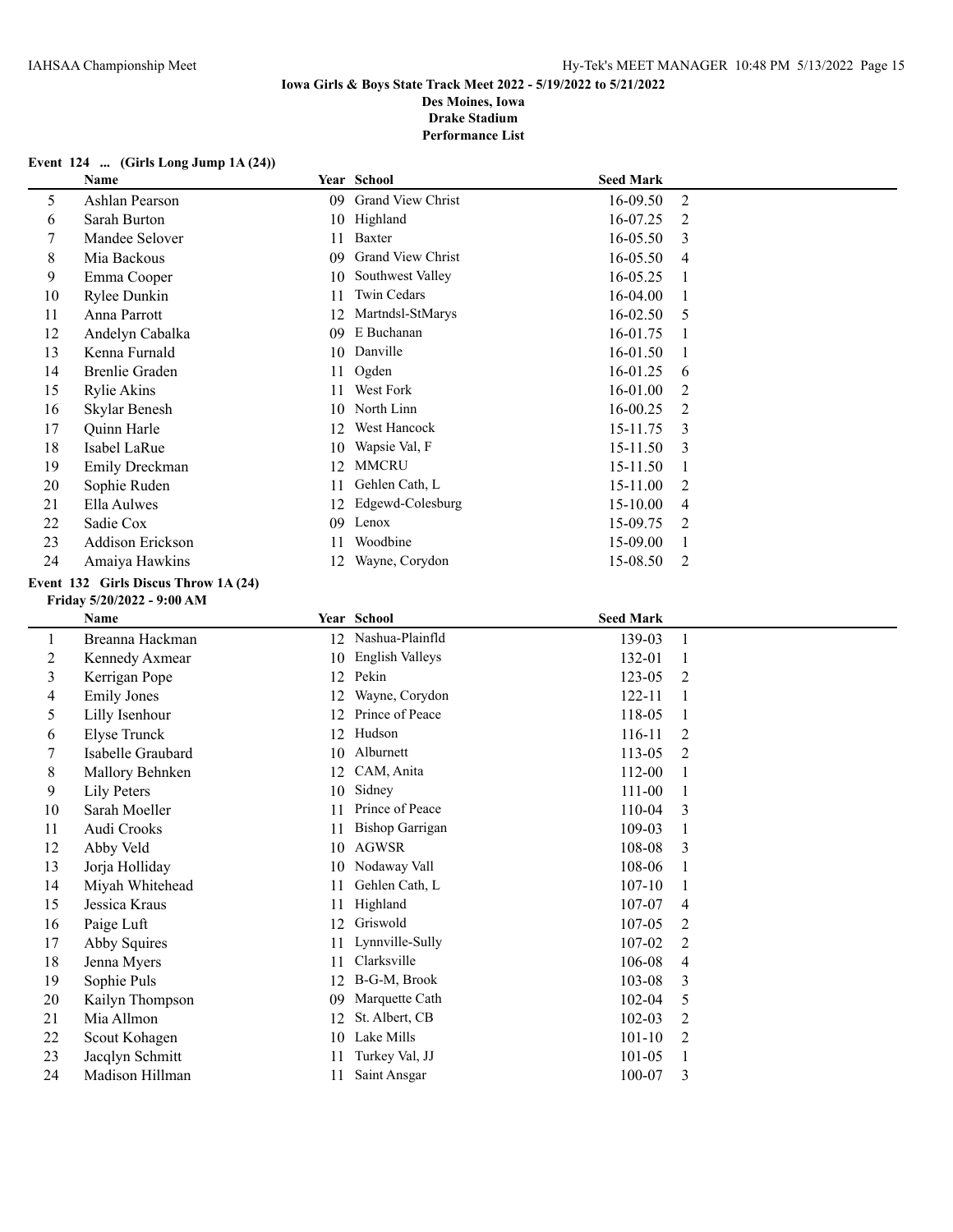#### **Event 140 Girls Shot Put 1A (24) Thursday 5/19/2022 - 9:00 AM**

| Name               |    |                  |                                                         |                  |
|--------------------|----|------------------|---------------------------------------------------------|------------------|
| Audi Crooks        | 11 |                  | 42-10.25                                                |                  |
| <b>Emily Baker</b> | 11 | Bedford          | 40-03.50                                                |                  |
| Erin Knipper       | 11 | Maquoketa Valley | 40-01.00                                                |                  |
| Breanna Hackman    | 12 | Nashua-Plainfld  | 38-08.25                                                |                  |
| Leah Kramersmeier  | 12 | North Iowa       | 38-06.00                                                | 2                |
| Mia Allmon         | 12 | St. Albert, CB   | 37-11.50                                                | 2                |
| Elle Voy           | 11 | Wapsie Val, F    | 37-08.00                                                | 2                |
| Jobey Malone       | 12 | Winfield-Mt. U   | 37-00.00                                                |                  |
| Sarah Moeller      | 11 | Prince of Peace  | 36-08.25                                                |                  |
| Abby Veld          | 10 | <b>AGWSR</b>     | 36-06.00                                                | 2                |
| Madison Hillman    | 11 | Saint Ansgar     | 36-05.75                                                | 3                |
| Lilly Isenhour     | 12 | Prince of Peace  | 36-04.00                                                | 2                |
| Taylor Lumbard     | 11 | Diagonal         | 36-02.00                                                | 3                |
| Olivia Baker       | 11 |                  | 36-02.00                                                | 4                |
| Kerrigan Pope      | 12 |                  | 35-09.75                                                | 2                |
| Maddie Johnson     | 11 | South O'Brien    | 35-09.00                                                |                  |
| Addison Popham     | 11 | Starmont         | 35-08.00                                                | 3                |
| Annie Hoffman      | 12 | Edgewd-Colesburg | 35-06.50                                                | 4                |
| Mallory Behnken    | 12 | CAM, Anita       | 35-06.00                                                | 2                |
| Lexi Roberts       | 11 | Newell-Fonda     | 35-06.00                                                |                  |
| Olivia Merrill     | 10 | North Union      | 35-03.00                                                | 4                |
| Sophia Wilson      | 12 | Edgewd-Colesburg | 35-02.75                                                | 5                |
| Maddy Wood         | 12 | Wayne, Corydon   | 35-02.00                                                |                  |
| Mary Staudt        | 11 | Collins-Maxwell  | 34-07.00                                                |                  |
|                    |    |                  | Year School<br><b>Bishop Garrigan</b><br>Essex<br>Pekin | <b>Seed Mark</b> |

# **Event 148 Girls Distance Medley 1A (24)**

# **Friday 5/20/2022 - 9:00 AM**

|        | Team                      | <b>Relay</b>            |                                                   | <b>Seed Time</b>                    |  |
|--------|---------------------------|-------------------------|---------------------------------------------------|-------------------------------------|--|
|        | Nashua-Plainfld           |                         |                                                   | 4:21.37                             |  |
|        | 1) Makenzie Foelske 12    | 2) Jennah Carpenter 12  | 3) Abbie Hyde 12                                  | 4) Kadence Huck 09                  |  |
|        | 5) Jordyn Frost 10        | 6) Amberley Gerholdt 09 |                                                   |                                     |  |
| 2      | <b>Grand View Christ</b>  |                         |                                                   | 4:25.43<br>$\overline{\phantom{a}}$ |  |
|        | 1) Ashlan Pearson 09      | 2) Mia Backous 09       | 3) Clara Hol 11                                   | 4) Maddy Childs 11                  |  |
|        | 5) Priscilla Nicholson 10 | 6) Rachel Brown 11      |                                                   |                                     |  |
| 3      | Audubon                   |                         |                                                   | 4:25.60                             |  |
|        | 1) Madison Steckler 11    | 2) Abigail Zaiger 12    | 3) Mattie Nielsen 10                              | 4) Hannah Thygesen 12               |  |
|        | 5) Stefi Beisswenger 09   | 6) Makayla Schmidt 12   |                                                   |                                     |  |
| 4      | North Linn                |                         |                                                   | 4:25.77                             |  |
|        | 1) Jaden Benesh 12        | 2) Macy Boge 10         | 3) Mackenzie Bridgewater 09 4) Meghan Wheatley 10 |                                     |  |
|        | 5) Kamryn Kurt 10         | 6) Ella Ries 12         |                                                   |                                     |  |
| 5      | <b>AGWSR</b>              |                         |                                                   | 4:26.06<br>2                        |  |
|        | 1) Trinity Rotgers 11     | 2) Ava Olson 10         | 3) Brynn Smith 11                                 | 4) Karis Lippert 10                 |  |
|        | 5) Trevyn Smith 09        | 6) Ella Diemer 09       |                                                   |                                     |  |
| 6      | Lawton-Bronson            |                         |                                                   | 4:26.47<br>-1                       |  |
|        | 1) Hannah Hageman 12      | 2) Khiya Williams 09    | 3) Willow Fluent 12                               | 4) Jolee Mesz 11                    |  |
|        | 5) Sydney Brouwer 10      | 6) Alice Mahoney 10     |                                                   |                                     |  |
| $\tau$ | Turkey Val, JJ            |                         |                                                   | 4:26.76<br>$\mathcal{L}$            |  |
|        | 1) Kara Reicks 12         | 2) Josie Weber 12       | 3) Kourtney Schmidt 12                            | 4) Jalyssa Blazek 12                |  |
|        | 5) Cambree Kruse 12       | 6) Olivia Snyder 11     |                                                   |                                     |  |
|        |                           |                         |                                                   |                                     |  |